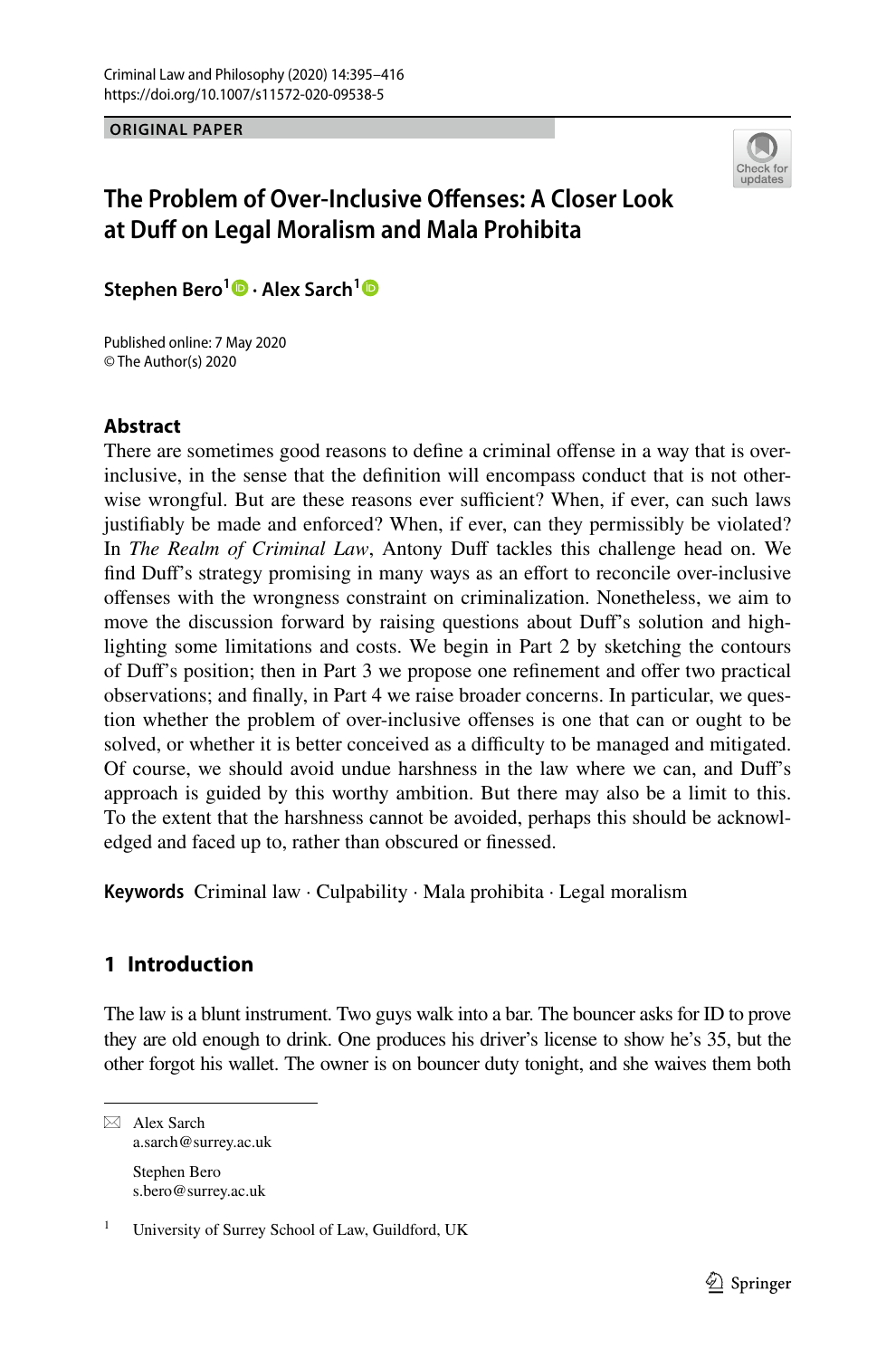in, as they both have scrufy beards and greying hair. However, following several deaths in the city of Collegetown caused by underage drinking, it has been made a criminal ofense to admit any person into an establishment serving alcohol without individually confrming their age by examining a government-issued ID. There are (let's say) good reasons for the existence of this offense. Still, few would say that what the bar owner did was truly wrong, and her conduct is not the sort of thing that the ofense really aims to prevent. For the law to label the bar owner a criminal and punish her as one is very plausibly unjust.

This classic puzzle about malum prohibitum ofenses illustrates a signifcant challenge for lawmakers, legal officials, and legal theorists, as well as for citizens who must navigate the demands of both law and morality on their conduct. There are sometimes good reasons to define a criminal offense in a way that is over-inclusive, in the sense that the defnition will encompass conduct that is not otherwise wrongful. But are these reasons ever sufficient? When, if ever, can such laws justifiably be made and enforced? When, if ever, can they permissibly be violated? In *The Realm*  of Criminal Law, Antony Duff tackles this challenge head on.<sup>[1](#page-1-0)</sup> He softens the bluntness of this type of law with subtlety and insight, ofering a strategy for reconciling over-inclusive ofenses like the above malum prohibitum crime with the principle that wrongness is a prerequisite for legitimate criminalization. Characteristically for Duf, his attempt to answer what initially seems to be a narrow theoretical puzzle ends up illuminating a wide range of foundational issues about the criminal law.

We find Duff's strategy promising in many ways as an effort to reconcile overinclusive ofenses with the wrongness constraint on criminalization. Nonetheless, we aim to move the discussion forward by raising questions about Duf's solution and highlighting some limitations and costs. We begin in Part 2 by sketching the contours of Duf's position; then in Part 3 we propose one refnement and ofer two practical observations; and fnally, in Part 4 we raise broader concerns. In particular, we question whether the problem of over-inclusive ofenses is one that can or ought to be *solved*, or whether it is better conceived as a difculty to be *managed* and *mitigated.* Of course, we should avoid undue harshness in the law where we can, and Duf's approach is guided by this worthy ambition. But there may also be a limit to this. To the extent that the harshness cannot be avoided, perhaps this should be acknowledged and faced up to, rather than obscured or fnessed.

We do not take our concerns to constitute a refutation of Duf's view. Instead, our aim is to clarify the choice about whether to sign up to Duf's approach or rather to opt for a less theoretically ambitious alternative. As with all of Duf's work, we fnd that critically engaging with it pays hefty dividends.

## **2 Duf's Solution to the Problem of Over‑Inclusive Ofenses**

We begin by presenting and clarifying Duff's solution to the problem of over-inclusive ofenses—namely, how to justify crimes that include act tokens that are not otherwise wrongful, that is, not wrongful independently of their criminalization. The danger here is the dire one of subjecting morally innocent conduct to criminalization and, ultimately,

<span id="page-1-0"></span><sup>&</sup>lt;sup>1</sup> Antony Duff, The REALM OF CRIMINAL LAW (2018).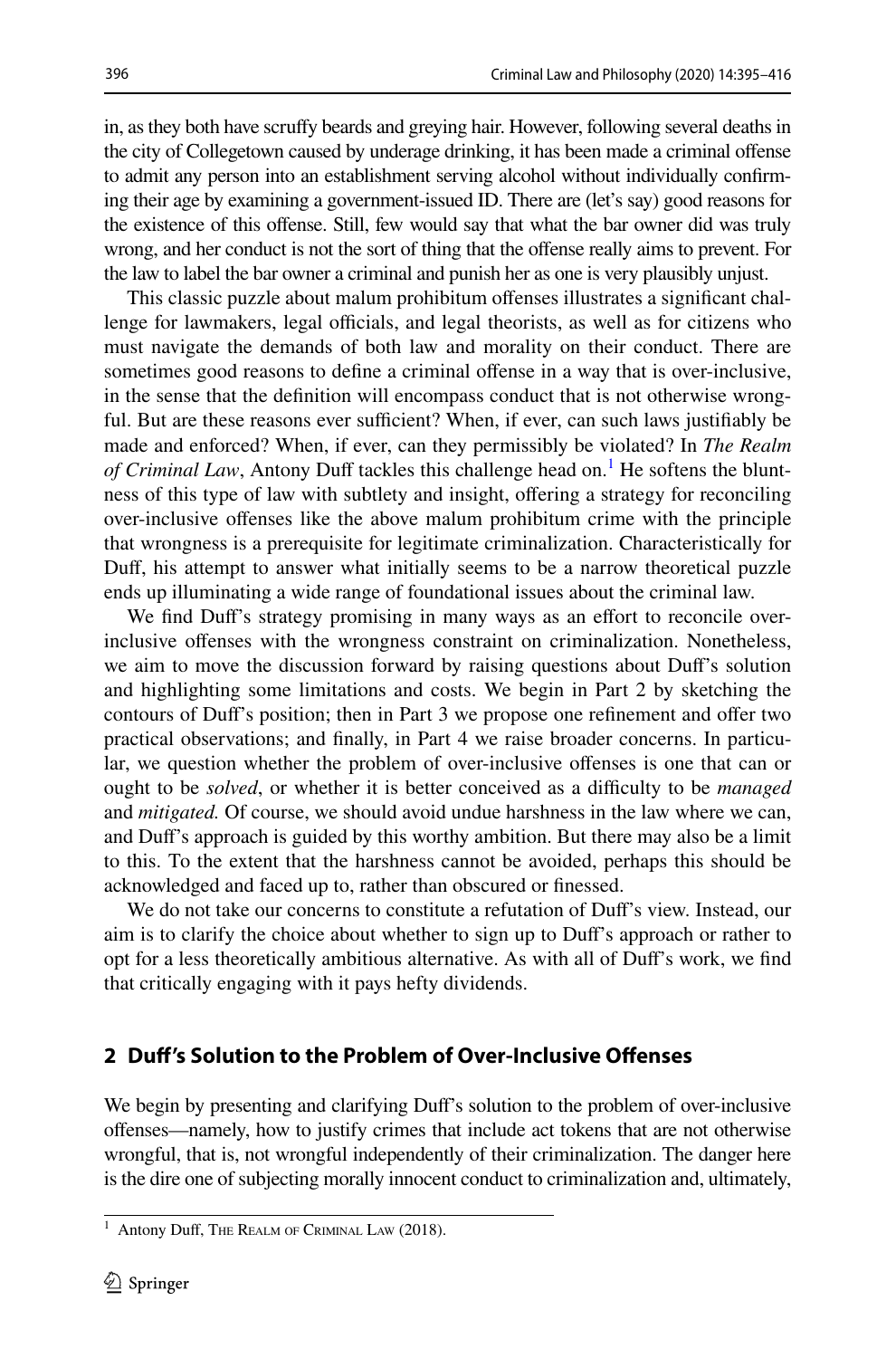punishment. Malum prohibitum ofenses are one category of crimes that raise this challenge: they are assumed to encompass predominantly act types that are not wrongful independently of the law. Another closely related category of crimes that raise this challenge are overly broad "proxy" ofenses that are defned to cover an act type that, on the one hand, does include some tokens that are mala in se (the target wrongs) but, at the same time, also encompasses numerous tokens that are non-wrongful. $^2$  The discussion to follow covers both problematic categories of over-inclusive crimes, though for simplicity we often focus on mala prohibita. In the rest of Part 2, we explain Duf's preferred version of the wrongfulness constraint on criminalization (section [2.1\)](#page-2-1), then clarify the puzzle to be solved (section  $2.2$ ), before sketching Duff's solution (section  $2.3$ ).

#### <span id="page-2-1"></span>**2.1 Negative Legal Moralism and the Strong Wrongness Constraint**

Duff aims to defend a version of negative legal moralism that is characterized by what he calls the Strong Wrongness Constraint ("SWC"). It holds that "we may legitimately criminalize a type of conduct only if it is wrongful independently of its criminalization.["3](#page-2-2) Four clarifcations are in order regarding SWC.

The frst concerns the sense of *wrongfulness* that SWC treats as a prerequisite for criminalization. For Duf, SWC should be taken to mean that criminalizing act type X requires not that X is pre-legally wrong, but that it is wrong independently of the criminal law—either prohibited by morality (*i.e.*, mala in se) or prohibited by a justifed non-criminal regulation. To satisfy SWC, as he puts it, what is required is that the conduct "is prohibited by a pre- or non-criminal regulation; what is then criminalized is the violation of that regulation, on the grounds that such violations are wrongful…. [T]his shows how a criminal law focused on wrongfulness can have room for mala prohibita."<sup>4</sup> It should be noted, however, that while this move accommodates the existence of some mala prohibita, it cannot fully resolve the problem posed by *over*-*inclusive* mala prohibita (or other over-inclusive offenses). We return to this point below (in section  $2.2$ ).<sup>5</sup>

<span id="page-2-0"></span><sup>2</sup> *Id.* at 64.

<span id="page-2-2"></span><sup>3</sup> *Id.* at 58.

<span id="page-2-3"></span><sup>4</sup> *Id.* at 21.

<span id="page-2-4"></span><sup>&</sup>lt;sup>5</sup> There are difficult questions about the relationship between wrongness in the sense SWC is concerned with and the notion of blameworthiness (or culpability), also thought to be a prerequisite for just criminalization. We won't take a stand on this issue here, but note a few possibilities which might inform further work. A familiar view is that wrongness concerns the physical conduct that has been prohibited (actus reus), while adding mens rea elements to the ofense defnition is supposed to guarantee the presence of blameworthiness. On this view, an action can be wrong (*i.e*., a prohibited actus reus) without also being blameworthy. However, this view might be challenged by those who think actions cannot properly be morally wrong without also being blameworthy. (For example, as John Stuart Mill claimed in *Utilitarianism*, Ch. V, "[w]e do not call anything wrong, unless we mean to imply that a person ought to be punished in some way or other for doing it; if not by law, by opinion of his fellow-creatures; if not by opinion, by the reproaches of his own conscience.") Here, we do not settle this difficult question of whether actions can be wrongful in the relevant sense without also being blameworthy. Instead, we set aside the question of when and how the one notion might come apart from the other and focus on uncontroversial cases of wrongfulness in which blameworthiness is also present. Nothing in our discussion (as in Duf's) should turn on how the relevant notion of wrongfulness is flled in.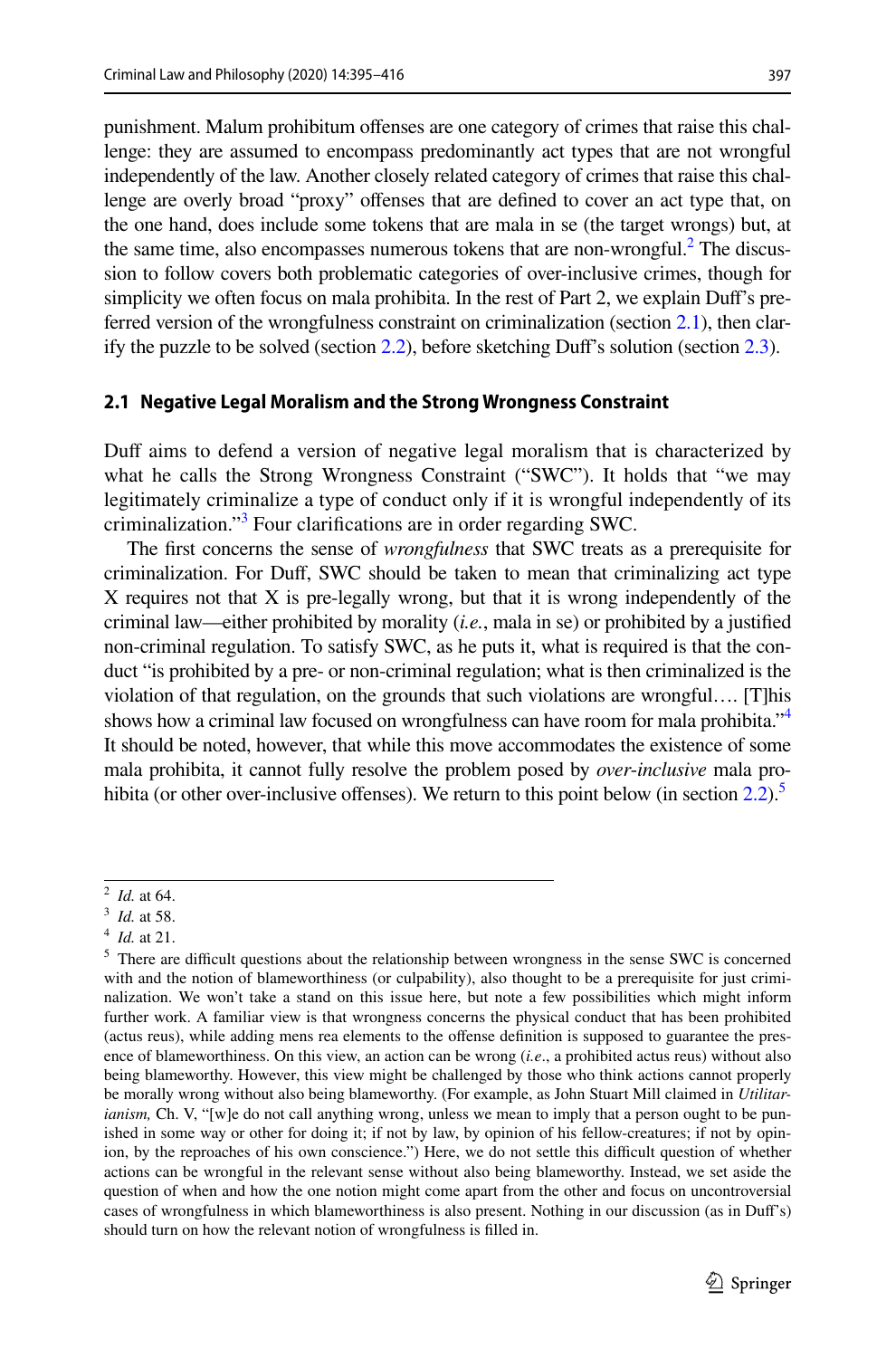Second, and relatedly, SWC is to be contrasted with what Duff calls the Weak Wrongness Constraint ("WWC"). This is the claim that "'[i]t is permissible to criminalize some conduct only if that conduct is wrong either independently of its being criminalized or as a result of its being criminalized."<sup>6</sup> Duff sets aside this weak version of the constraint because, as he reasons, ultimately either it imposes no constraint on what act types can permissibly be criminalized, or else there is no meaningful diference between WWC and SWC. No constraint at all is imposed on what can be criminalized if WWC is read to mean simply that anything that has been criminalized becomes, in virtue of that fact, wrongful, and thus permissibly criminalized. On the other hand, if WWC is understood in a more robust way to recognize that specifc, additional conditions must be satisfed in order for conduct to become wrongful in virtue of its prohibition by law (as is the case with traffic rules or other regulations designed to solve coordination problems), then it is not clear how WWC differs from how Duff understands SWC. For as we have noted, Duff understands SWC to mean that any wrongness that is independent of *criminalization* is enough to satisfy the wrongness constraint, even if this wrongness is itself explained by the operation of the law ("[e]nacting a regulation can… make a normative diference…. It would therefore be consistent with [SWC] to criminalize breaches of the regulation, so long as they are wrongful *qua* breaches of a regulation that ought to be obeyed"<sup>[7](#page-3-1)</sup>). Thus, Duff sets aside WWC and focuses just on SWC. We follow him in this.

The third clarifcation is this. Presumably, SWC cannot mean that legitimately criminalizing an act type, X, requires that absolutely every token of X is wrongful pre-criminally. Theft surely can be legitimately criminalized. But not every instance of the act type *theft* is wrongful. Sometimes acts of theft are justifed or excused. Thus, as Duff recognizes, $8$  SWC must be understood to mean that act type X cannot be criminalized unless the unjustifed and unexcused instances of X would be precriminally wrongful. Accordingly, we suggest the following canonical statement of SWC:

**SWC (official)**: The state may legitimately criminalize an act type X only if all tokens of X that do not satisfy one of the justifcations or excuses that would be properly recognized in our criminal law system are pre-criminally wrong (*i.e*., either mala in se or prohibited by a justifed non-criminal regulation).

One fnal clarifcation: Is SWC an all-things-considered constraint on criminalization or merely a presumptive constraint—that is, a weighty but defeasible reason not to criminalize conduct that is not pre-criminally wrongful? Some theorists like

<span id="page-3-0"></span><sup>6</sup> *See* Duf, *supra* note 1, at 58 (quoting Victor Tadros, *Wrongness and Criminalization*, *in* The Rout-LEDGE COMPANION TO PHILOSOPHY OF LAW 157, 158 (Andrei Marmor ed., 2012)).

<span id="page-3-1"></span><sup>7</sup> *Id.* at 60.

<span id="page-3-2"></span><sup>&</sup>lt;sup>8</sup> For instance, he notes that the concern about over-inclusive crimes arises because "there will be people who commit the criminal ofence, *without what the law recognizes as a defence*, but who do not act wrongfully in doing so." *Id.* at 66 (emphasis added).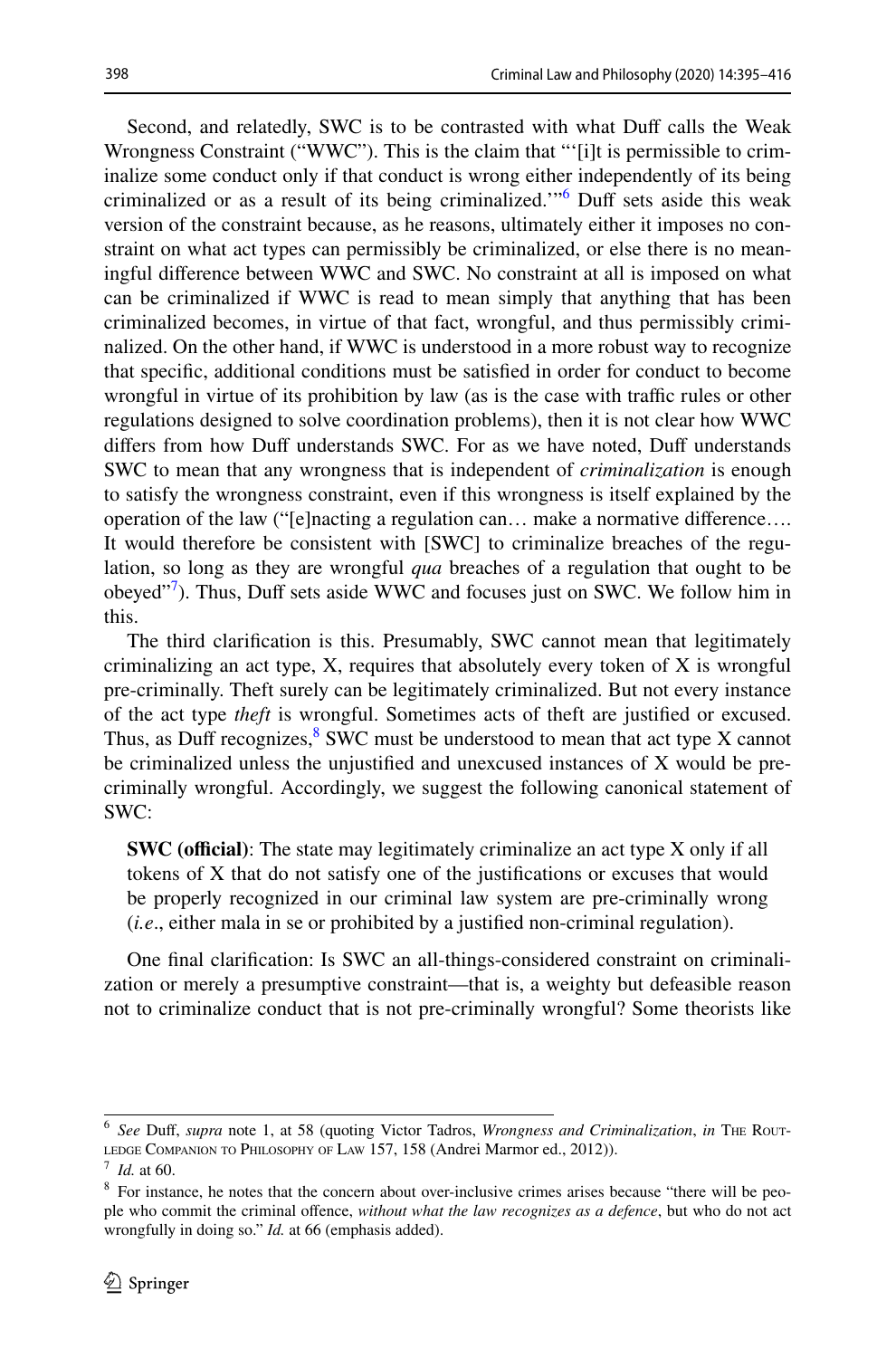Andrew Cornford and James Edwards think it must be only presumptive.<sup>[9](#page-4-1)</sup> Duff, however, is interested in defending SWC as an all-things-considered and "categorical constraint on the criminalization of non-wrongful conduct."<sup>10</sup>

#### <span id="page-4-0"></span>**2.2 SWC and the Problem of Over‑Inclusive Ofenses**

With SWC clearly in view, the remaining challenge that Duff confronts is this. If SWC is true, how can mala prohibita, or other crimes that are over-inclusive in relation to their target wrongs, be justifed? In particular, what is the adherent of SWC to say about acts that contravene a malum prohibitum or over-inclusive criminal prohibition where the actor *knows* her act will not be harmful or bad (*i.e.*, will not bring about the evil the statute seeks to prevent)? SWC would seem not to allow such acts to be justifably criminalized.

Consider an example of Cornford's that Duff discusses: statutory rape.<sup>11</sup> Suppose it's a crime in our jurisdiction for an adult over 18 to have sex with someone under 16. This ofense targets the underlying wrong of exploitative sex, but there are good reasons—to do with clarity, determinacy, and giving people notice so they can avoid criminal sanctions, among other things—for the legislature to target this wrong indirectly via simple age limits and in a potentially over-inclusive way, by defining the age of consent using the bright-line cutoff of 16 years old.<sup>12</sup> Suppose, then, that 18-year-old Jack is in a committed relationship with a very mature 15-year old named Jill. Jack and Jill have loving, consensual, non-exploitative sex. Plausibly, what Jack did is not morally wrong (and is not otherwise justifably prohibited by an independently existing, non-criminal regulation). How can it nonetheless be justifable to criminalize Jack's conduct? Doesn't this violate SWC?<sup>13</sup>

Duff offers the following pointed summary of the difficulty:

<span id="page-4-1"></span><sup>9</sup> *See* Andrew Cornford, *Rethinking the Wrongness Constraint on Criminalisation*, 36 L. & Phil. 615 (2017); James Edwards, *Criminalization Without Punishment*, 23 Legal Theory 69 (2017).

<span id="page-4-2"></span><sup>10</sup> Duf, *supra* note 1, at 61; *cf. id.* at 63.

<span id="page-4-3"></span><sup>11</sup> *See id.* at 64; Cornford, *supra* note 9, at 639 (section IV.B).

<span id="page-4-4"></span> $12$  Cornford offers a helpful summary of the reasons supporting such overbroad prohibitions in this case: "First, age-of-consent crimes might be a more efective deterrent than crimes explicitly targeting exploitation. (…) Second, age-of-consent crimes cause less secondary victimisation through the criminal process than would a crime based on exploitation. By putting exploitation in issue in criminal cases, legislators would oblige courts to examine intimate details of complainants' lives and behaviour: for example, their relative maturity or their conduct towards the defendant. As is well known, putting complainants 'on trial' in this way can seriously harm them. Legislators can avoid this by defning ofences in terms of a more easily ascertained fact, like age. [Third, while] age-of-consent crimes do authorise undeserved sanctions, they at least make those sanctions relatively easy to avoid. Of course, these offences do... restrict some liberties to engage in non-wrongful sexual conduct[, but for most people, this] will have only a modest impact on their liberties." Cornford, *supra* note 9, at 640–41.

<span id="page-4-5"></span><sup>&</sup>lt;sup>13</sup> Note that this is meant to be a problem case even granting that either mala in se status or justified regulatory prohibition can constitute the kind of pre-criminal wrongness that can satisfy SWC as a condition on criminalization. The Jack and Jill scenario is ofered as a case of criminalizing conduct that is not pre-criminally wrongful at all—in either sense. The underlying explanation of this mooted by Duf (drawing on Cornford) is that the prohibition of statutory rape applies to acts that cannot be justifably prohibited by any regulation (e.g., consensual, loving sex between two very mature teenagers who are each in a position to know that the other's consent is genuine). *See* Duff, *supra* note 1, at 66. This seems at least plausible, and we will assume it is correct for purposes of this discussion.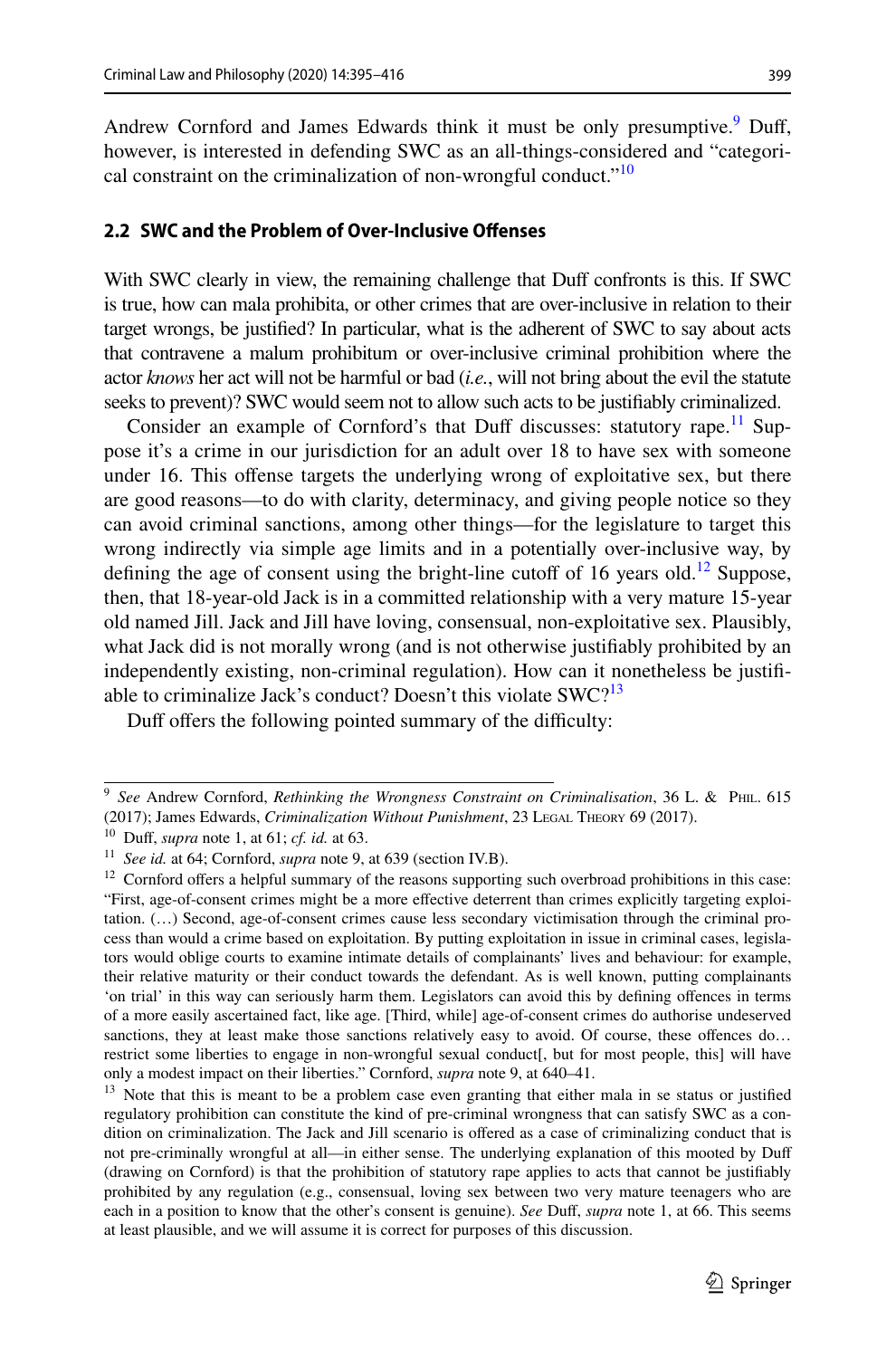[U]nless we can appeal, as I do not, to some general obligation to obey the law[,] there will be people who commit the criminal offence, without what the law recognizes as a defence, but who do not act wrongfully in doing so: not because the law that defnes the crime is badly drafted, or unjustifably overbroad or strict; but because although we have good enough reason to formulate both the regulation and the criminal law in those over-broad, over-strict terms, some citizens will also sometimes have good enough reason to violate the regulation and to commit the offence. Their conduct will thus be morally permissible, but the law cannot aford to recognize that permissibility by defning their conduct as legally permissible (whether by means of a narrower ofence definition, or by allowing them a formal defence). $^{14}$ 

As this passage highlights, Duff declines to solve this quandary by appeal to a general obligation to obey the law. Why? Most simply, because Duf does not believe in such a general obligation, and indeed offers arguments against recognizing one.<sup>[15](#page-5-2)</sup> But even setting aside these arguments, there are several reasons to follow Duff in declining to appeal to such an obligation. First, the existence of a general obligation to obey the law is controversial. This makes it risky for those who are committed to SWC to place too much weight on it. Second, if overbroad ofenses were consistent with SWC because of a general obligation to obey the law, there would—contrary to initial appearances—be no puzzle of the kind Duff is trying to solve. If there were a general obligation to obey any law that is passed, we simply cannot end up with a scenario where one breaks the law but this is not wrongful (as such law-breaking would violate the general obligation to obey the law). Duf's project in this context is to assume there *is* a genuine challenge here—as supported by the sense of unease provoked by the statutory rape example discussed above, among others—and then to try to identify a solution. By contrast, it would not be satisfying to brush aside the apparent unease we feel about such malum prohibitum ofenses just by insisting on a general obligation to obey the law.

Third, and most fundamentally, even if there were a general obligation to obey the law, legislators would still face some residue of the question we started with. While such a general obligation to obey the law might have the effect of bringing over-inclusive ofenses into conformity with SWC, we would still face the deeper question of whether this a justifable legislative strategy. Conscientious lawmakers might still wonder whether the power of the state ought to be used to make otherwise innocent conduct wrongful, and to criminalize it, in this way.

## <span id="page-5-0"></span>**2.3 Duf's Solution: The De Minimis Principle**

Duff therefore aims to meet the challenge directly, without appeal to a general obligation to obey the law. One can, he contends,

<span id="page-5-1"></span><sup>14</sup> *Id.*

<span id="page-5-2"></span><sup>15</sup> *See id.* at 227–28.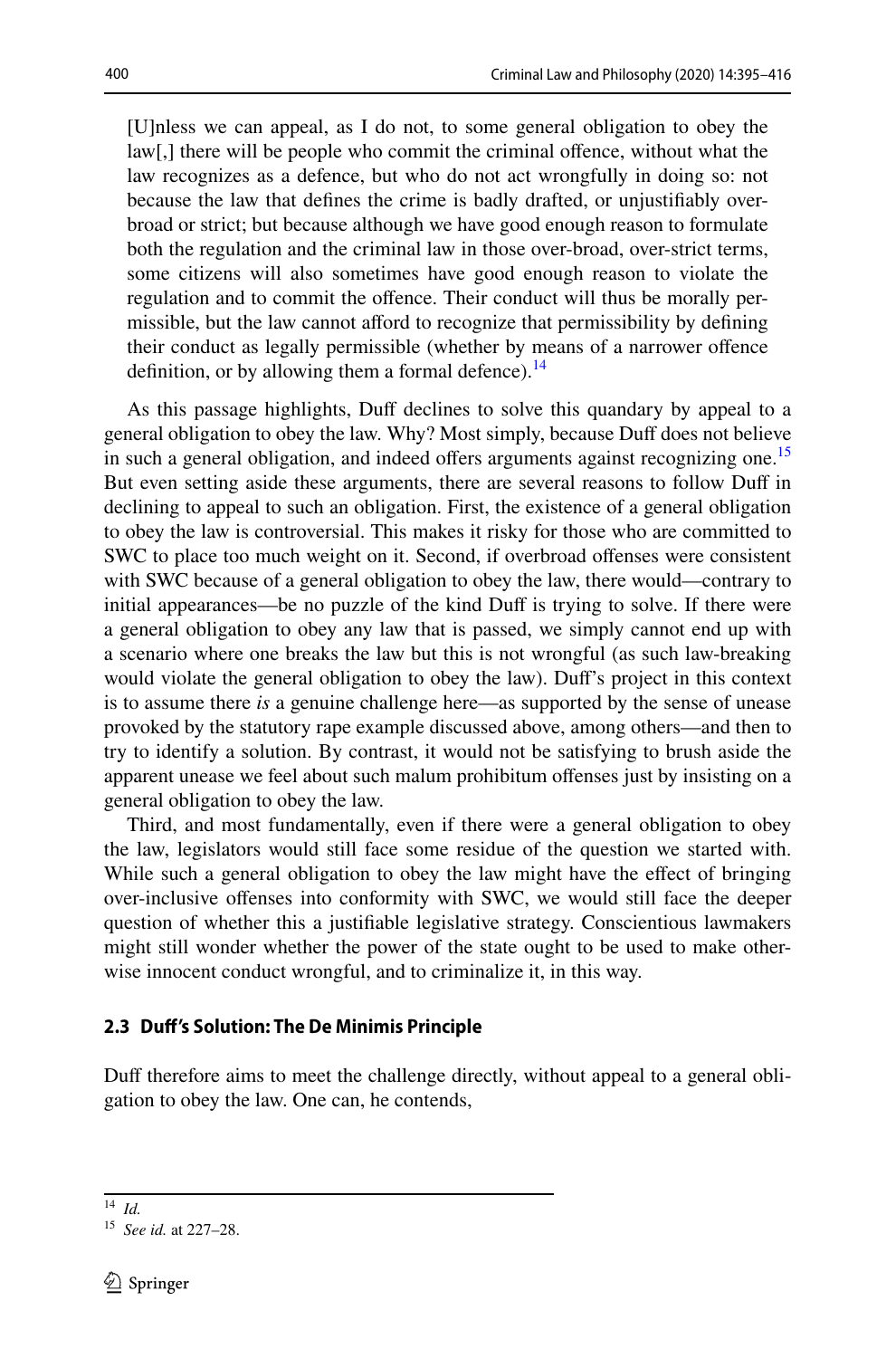agree that there will be cases in which someone breaches a justifed regulation whose breach the law formally, and justifably, defnes as a criminal ofence, and for which [the defendant] can claim no legally recognized defence, but commits no wrong in doing so; but still insist that we must not criminalize conduct that is not wrongful prior to its criminalization.<sup>16</sup>

How can this be done? The key is to appreciate "that we can be justifed in *formally* criminalizing [] non-wrongful conduct—in defning it as criminal in the books" even when we are not "justifed in *substantively* criminalizing it—in crimi-nalizing it in action."<sup>[17](#page-6-1)</sup> In the case of Jack and Jill, for instance, even though Jack's conduct is formally criminalized under the legal defnition of statutory rape in his jurisdiction, SWC could still be satisfed if agents like Jack are not *in practice* actually subject to criminal conviction.

This can be accomplished, Duf proposes, by including in the criminal code a *de minimis* provision of the kind found in the Model Penal Code:

**De Minimis Provision (DMP):** The Court shall dismiss a prosecution if, having regard to the nature of the conduct charged to constitute an ofense and the nature of the attendant circumstances, it fnds that the defendant's conduct … did not actually cause or threaten the harm or evil sought to be prevented by the law defning the ofense or did so only to an extent too trivial to warrant the condemnation of conviction. $18$ 

If the criminal justice system in which Jack fnds himself reliably applies this principle, even though he would not have a defense to the charge of statutory rape, he would nonetheless at the end of the day not actually face conviction. After all, by hypothesis, he "did not actually cause or threaten the target harm or evil" of exploitative sex.

According to Duf's proposal, DMP is *not* meant to function as an afrmative defense. It is not a justifcation or excuse that mitigates criminal culpability or otherwise exculpates. Instead, DMP is a requirement *on the court* in the frst instance (perhaps to be applied sua sponte). It could also inform charging decisions by prosecutors. Why does it matter that DMP not function as a defense, to be raised by the defendant? Why not instead propose a defense or defenses that specifcally exculpate non-wrongful conduct?

<span id="page-6-0"></span><sup>16</sup> *Id.* at 67.

<span id="page-6-1"></span><sup>17</sup> *Id.*

<span id="page-6-2"></span><sup>18</sup> *Id.* (quoting MPC § 2.12).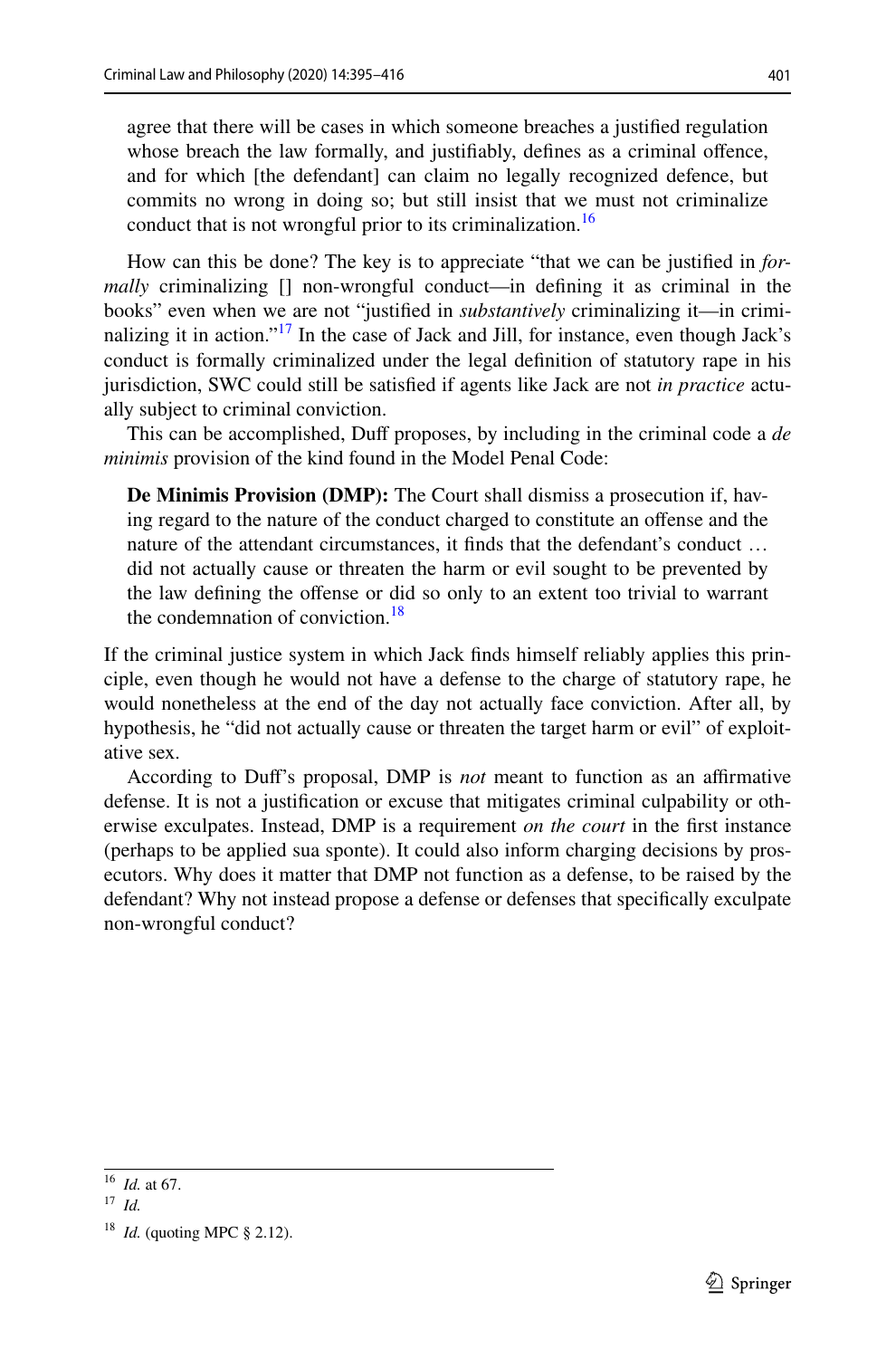The main reason $19$  is that the same considerations that weigh in favor of overinclusive ofense defnitions—clarity, determinacy, etc.—weigh against treating DMP as an affirmative defense. To introduce such a defense would reintroduce the same lack of clarity and indeterminacy that were the reasons for drafting the rel-evant offenses in an over-inclusive way in the first place.<sup>[20](#page-7-1)</sup> For instance, a defense to statutory rape protecting defendants who engage in sex that is not exploitative or otherwise wrongful would reintroduce the same difculties that the original bright-line age-of-consent rule was designed to avoid—e.g. difficult normative questions of what makes a sexual encounter exploitative and when the individual is sufficiently psychologically mature to render the encounter non-exploitative.<sup>21</sup> Duff contends that DMP operates diferently, taking the question of the wrongfulness of the conduct out of the ordinary elements and defenses on which liability turns. His approach would retain the benefts of a bright line rule in the frst instance, but also leave room for a more nuanced exercise of discretion by the officials of the system (whether prosecutors or judges $^{22}$ ). As Duff puts it:

What the law (the law in action) says to those whose conduct is affected by the regulation is that they should obey the regulation ('should' as opposed to 'must'); and that if they are found to have broken it, even for what they take to be good reasons, they will avoid prosecution, conviction, and punishment (substantive criminalization) only if they can persuade the relevant official that those reasons were indeed good enough. This, we might hope, will make possible a more informal and more productive examination of doubtful cases, whilst providing what should still be a reasonably effective disincentive for those who are tempted to violate the regulation without good enough reason.<sup>23</sup>

<span id="page-7-0"></span><sup>&</sup>lt;sup>19</sup> At first sight, one might also think that to turn DMP into a defense would be a too-cheap response, defning away the problem to be solved. After all, if non-wrongful actions admitted of a defense, then they would no longer be formally criminalized. Thus, they would not be an instance of the problem Duf is trying to solve. Still, this is unconvincing, as surely it would be a good thing to eliminate the category of problem cases to be dealt with by DMP. So cheapness is no reason not to treat DMP as a defense. The real reasons are the more substantive considerations in the main text.

<span id="page-7-1"></span><sup>20</sup> *See* Duf, *supra* note 1, at 66.

<span id="page-7-2"></span><sup>21</sup> As Cornford explains, "by introducing a 'no-exploitation' defence, legislators would be introducing precisely the kind of indeterminacy that over-inclusion here serves to avoid." Additionally, "such a defence might set back the goals of prevention." For one thing, "[e]xploitation would always potentially be in issue in criminal cases, so complainants could always potentially end up 'on trial,'" thus increasing the likelihood of 'secondary victimization' of those who had been subjected to the primary ofense. Furthermore, where deterrence is concerned, "the problem here is that, with such a defence in place, exploitation becomes a condition of liability for the crime. Hence, fewer people may be deterred from conduct that is actually exploitative, when they believe (incorrectly) that it is not exploitative." Cornford, *supra* note 9, at 642–43.

<span id="page-7-3"></span><sup>&</sup>lt;sup>22</sup> Or perhaps juries, though Duff does not himself consider this possibility. This is unfortunate, as it leaves potentially interesting parallels between Duf's DMP proposal and the controversial doctrine of jury nullifcation unexplored. On these parallels, see also *infra* notes 26 and 45.

<span id="page-7-4"></span><sup>23</sup> Duf, *supra* note 1, at 69.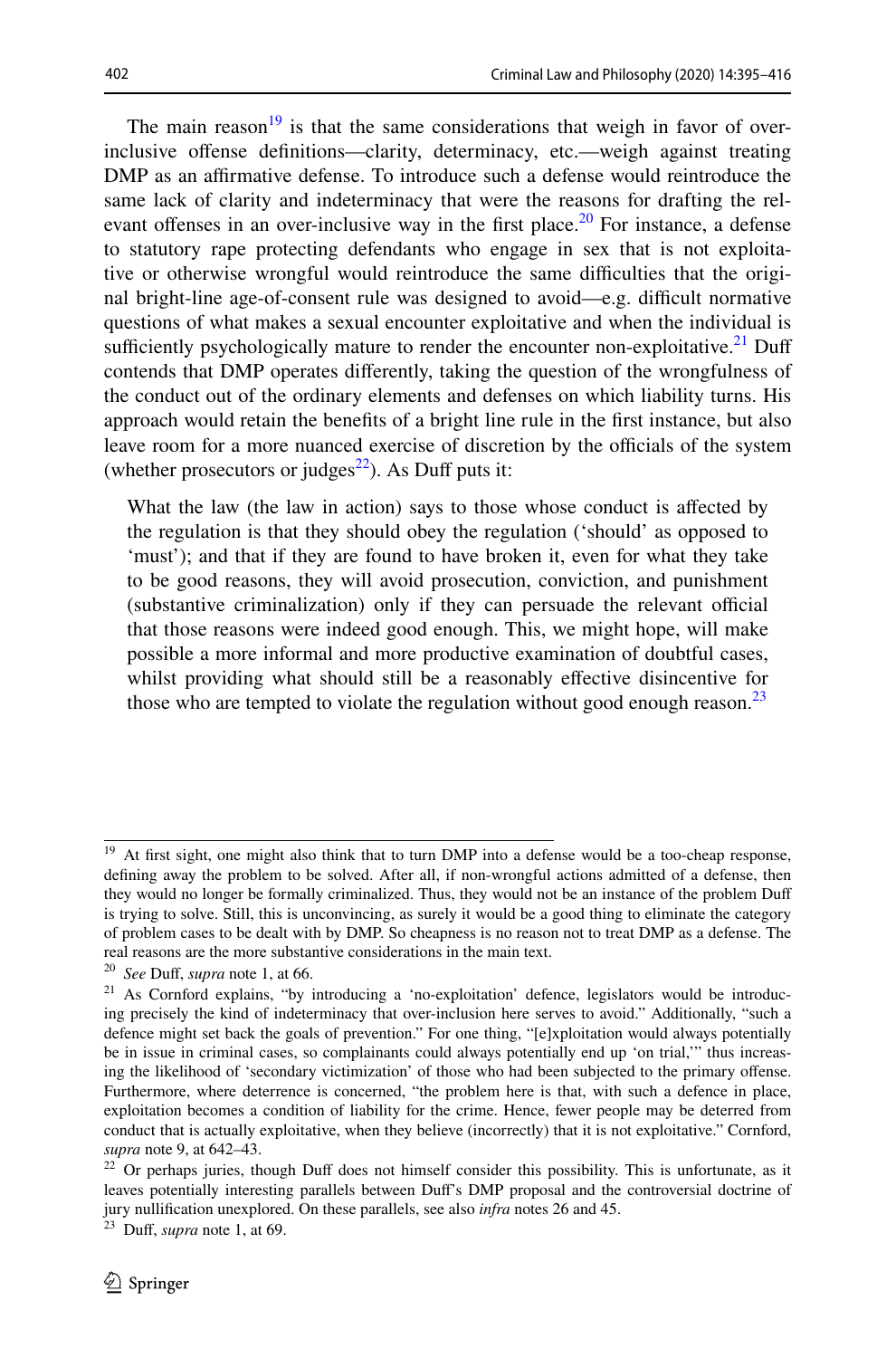Duf thus sees DMP as ofering a superior way to remain on the right side of SWC while securing much of the benefit of well-justified over-inclusive offense definitions (e.g. bright line rules).

Having presented his solution to the challenge of over-inclusive ofenses, Duf offers some insightful discussion of whether DMP should be a matter of official discretion or rather binding on courts or prosecutors.<sup>24</sup> He discusses the pros and cons of these two options, but we mention this issue only to set it aside. A further question Duff addresses is whether the policy embodied in DMP should be made public or kept secret.<sup>25</sup> His discussion seems sensible to us, highlighting as it does the concerns about legitimacy and transparency that would arise if the DMP were kept secret. Again, however, we set this issue aside. $26$  Our focus will be on the success of the overall strategy for reconciling over-inclusive ofenses with SWC.

To summarize, Duf settles on a legislative structure that, though admittedly complex, adroitly resolves the challenge posed by over-inclusive ofenses. This structure acknowledges and vindicates the good reasons for having some *formally* over-inclusive ofense defnitions, but at the same time ensures that non-wrongful acts that fall within these definitions will not *substantively* be criminalized—that is, the legal system "in action" will (at least ideally) not punish these non-wrongful acts, thanks to DMP. This resolution refects Duf's conclusion that while the good reasons that support over-inclusive offenses are not sufficient to justify substantively criminalizing non-wrongful conduct, they are sufficient to put people who non-wrongfully commit formal ofenses *at the mercy of courts' and prosecutors' determinations* as to whether their conduct was actually non-wrongful. This allows Duf to vindicate existing criminal law systems that include over-inclusive ofenses while still adhering to the absolutist view that any substantive criminalization of non-wrongful conduct is categorically morally prohibited. The result is a strong case in support of the contours of our existing criminal law that also excavates and renders explicit its previously hidden moral logic.

Before proceeding, note that Duff himself is admirably upfront about a range of possible drawbacks to the solution he defends. His strategy resembles, he says, "a familiar criminalization technique" in which the legislature enacts an over-inclusive

<span id="page-8-0"></span><sup>24</sup> *See id.* at 68–69.

<span id="page-8-1"></span><sup>&</sup>lt;sup>25</sup> As Duff notes, the DMP "must either be publicized, in a version sufficiently clear and precise to enable those whose conduct is afected by the regulation to work out whether they might face prosecution if they break it; or be kept secret, or published only in such general and vague terms as to leave those whose conduct is afected without any determinate guidance. In the former case, the situation would then not be substantively diferent from that in which the legislator provides a formal exemption or defence for those who know that they can safely break the regulation: if, as we are supposing, there are good reasons against providing any such formal exemption or defence, they also constitute good reasons against publishing such a policy." *Id.* at 69.

<span id="page-8-2"></span><sup>&</sup>lt;sup>26</sup> There are, however, interesting parallels to be explored here with the power of jury nullification, which has been allowed uneasily to persist under the awkward condition, in most U.S jurisdictions, that juries not be informed of its existence. *See* Lars Noah, *Civil Jury Nullifcation*, 86 Iowa L. Rev. 1601, 1621 (2001); Aaron McKnight, *Jury Nullifcation as a Tool to Balance the Demands of Law and Justice*, 2013 B.Y.U. L. Rev. 1103, 1117–18 (2013); United States v. Dougherty, 473 F.2d 1113, 1134 (D.C. Cir. 1972).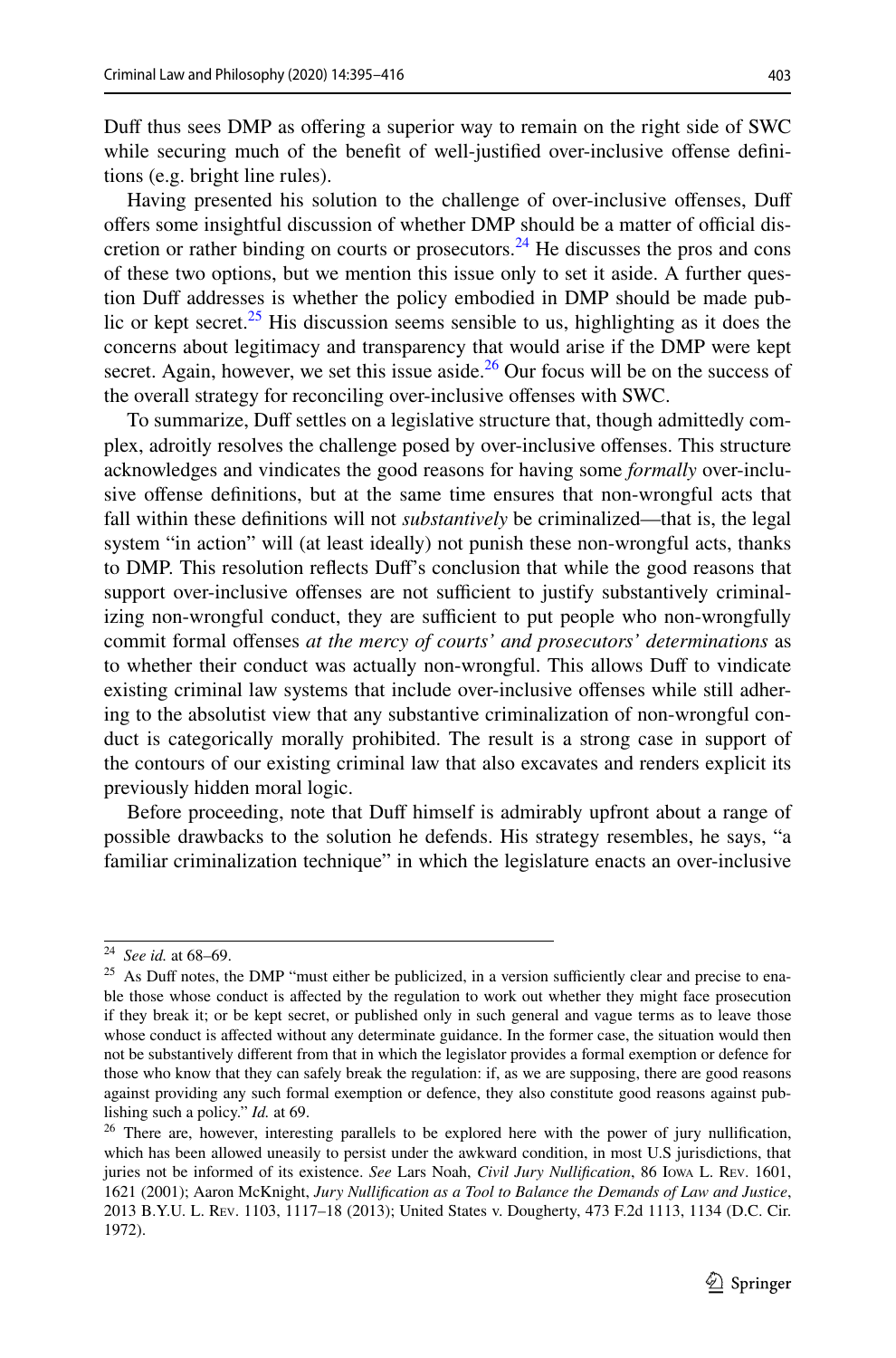offense and relies on prosecutors to exercise their discretion to avoid prosecuting innocent conduct.<sup>27</sup> Duff acknowledges that "[s]uch a technique is, of course, far from unproblematic."[28](#page-9-1) For one thing, it might "encourage legislatures to be sloppy, rather than trying to define offences as precisely as possible" in order to capture only conduct that is pre-criminally wrongful. $^{29}$  Second, it might make it more difficult for those who are subject to the law to understand what the law requires and foresee the legal consequences of their conduct.<sup>30</sup> And third, this strategy "accords considerable discretion to prosecutors and other enforcement officials: we must ask how their exercise of that discretion can be made accountable."<sup>[31](#page-9-4)</sup>

These are all dangers or costs associated with Duf's approach to reconciling over-inclusive ofenses with SWC (and we will return to them below). However, Duff suggests that this tradeoff could, at least sometimes, be worth it. Despite the potential drawbacks of DMP, it at least shows how SWC could in principle be satisfied even if we also think there are sufficiently good reasons for the criminal law to define certain offenses in over-inclusive terms.

### **3 A Proposed Refnement and Two Observations**

We find Duff's proposal attractive and nuanced. Nevertheless, our task is to identify issues, costs, and limitations. We begin in this Part by suggesting a refnement that we believe strengthens and clarifies the account, and then offer two observations about the scope of what Duf's proposal achieves, assuming it is successful. In Part 4 we raise some more searching questions about the limitations of Duf's approach.

#### **3.1 Proposed Refnement Concerning Formal Versus Substantive Criminalization**

Some of the theorists Duff engages with (like Cornford) focus primarily on SWC as a constraint on formal criminalization—"the law in the books."<sup>32</sup> By contrast, Duff thinks SWC more properly applies only to substantive criminalization—"the law in action," or which conduct is subject to conviction and punishment at the end of the day and which isn't.<sup>33</sup> As Duff observes, by relaxing SWC in this way, we can render "negative legal moralism more plausible … by seeing criminalization as something done not merely by formal legislation, but by the operation of the criminal justice system as a whole."<sup>[34](#page-9-7)</sup> In support of this move, Duff contends that SWC, "like any

<span id="page-9-0"></span><sup>27</sup> Duf, *supra* note 1, at 68.

<span id="page-9-1"></span><sup>28</sup> *Id.*

<span id="page-9-2"></span><sup>29</sup> *Id.*

<span id="page-9-3"></span><sup>30</sup> *See id.*

<span id="page-9-4"></span><sup>31</sup> *Id.*

<span id="page-9-5"></span><sup>32</sup> *See* Cornford, *supra* note 9, at 644 n.78 (contending that "the wrongness constraint is unsound as a principle of formal criminalization," though acknowledging that it might stand as a principle of substantive criminalization).

<span id="page-9-6"></span><sup>33</sup> Duf, *supra* note 1, at 68–69.

<span id="page-9-7"></span><sup>34</sup> *Id.* at 68.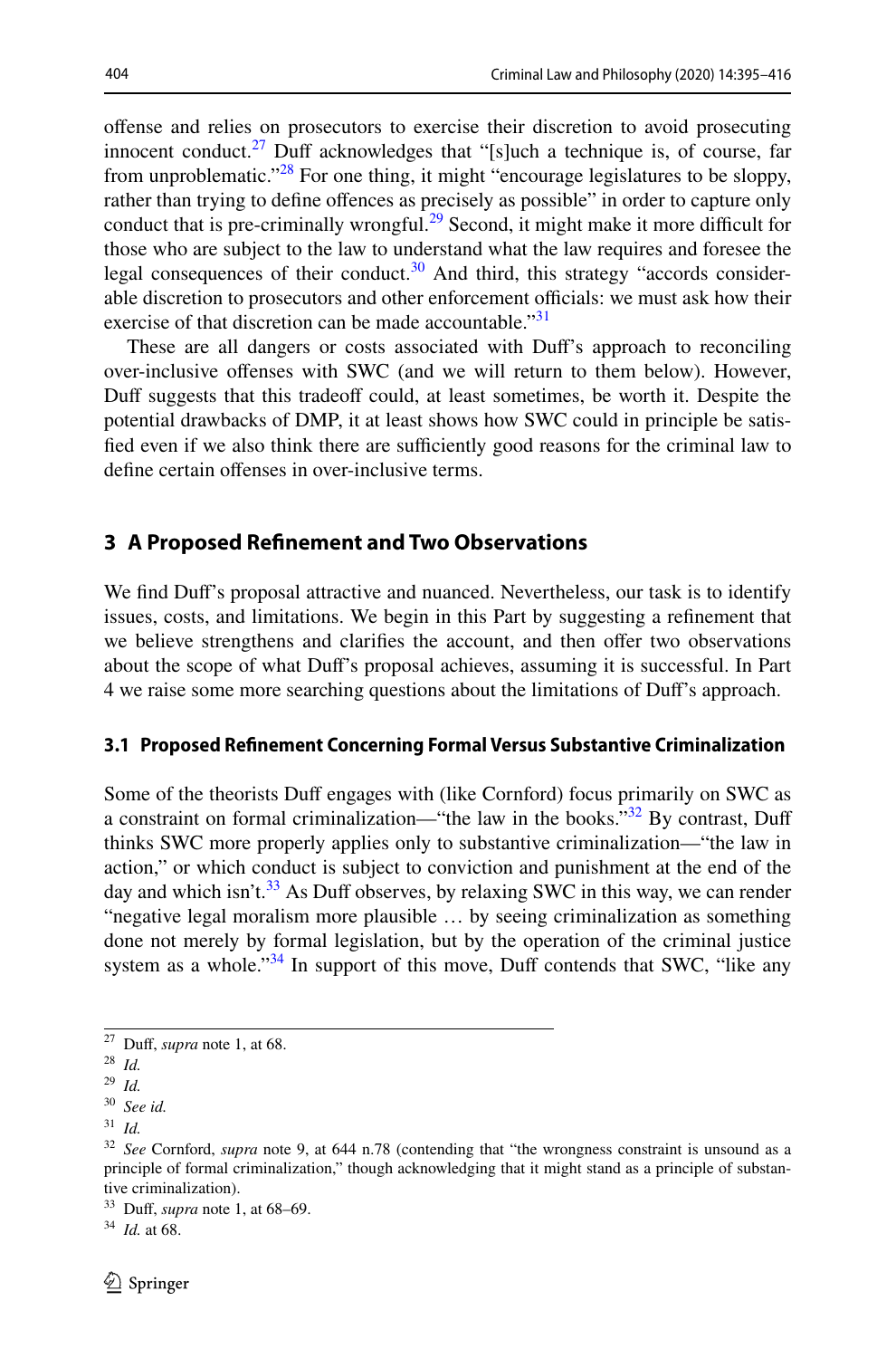principle of criminalization, should guide all the system's officials; to see whether it is respected we must look at the system as a whole—at enforcement as well as at legislation."<sup>35</sup> In fact, this point appears to be crucial for Duff's solution. After all, even where DMP is enacted, it will not actually alter the statutory defnitions of over-inclusive crimes.

In our view, however, this signifcant relaxation of SWC is both normatively worrisome and not obviously necessary for Duf's theoretical purposes; a more modest and arguably more attractive adjustment would serve his aims just as well. Duf makes the plausible claim that SWC, "like any principle of criminalization, should guide all the system's officials."<sup>36</sup> Where legal officials have a choice between a law enforcement action that is consistent with SWC and one that is not, it seems clear that they should choose the former. For this reason, it may be that to know whether SWC is *fully* respected within a given system "we must look at the system as a whole—at enforcement as well as at legislation." $37$  But of course this does not entail that legislation considered on its own—the "law in the books"—is not also separately bound by SWC, irrespective of what the system as a whole is doing. The legal system might, instead, be required to comply with SWC at both levels—formally and substantively.

We are open to the idea that SWC should constrain the law in action, but we need not take a stand on the matter here. Our basic point is only that SWC should function as an independent constraint on the content of the criminal law in its own right *as well*. The way in which the law formally defnes crimes is itself morally signifcant. By attaching, if only formally, the label of *crime* to certain acts and of *criminal* to those who perform them, the "law in the books" gives authoritative voice to important communal values and attaches a powerful stigma. It should only do this where the acts encompassed by its defnitions are legitimately stigmatized in this way. Declining to enforce an over-inclusive criminal ofense cannot absolve the formal law of unjustifably stigmatizing innocent conduct, any more than declining to carry out a wrongful threat can absolve the threatener of having wrongfully made the threat in the frst place—these are half measures, at best.

Accordingly, our view is that, even if SWC applies to the substantive law "in action," it also provides a natural way to evaluate the formal content of the criminal law (regardless of how it is applied in practice). But we think this point can be handled in a way that is hospitable to Duf's project. In particular, we suggest that, rather than attempting to argue that SWC is a constraint only on the criminal law *as enforced* ("the law in action"), it would be better to focus on SWC as a principle that *at least also* independently constrains the set of criminal prohibitions and principles contained in the criminal code as a whole. We thus propose that SWC should be seen as a constraint on which actions are ultimately legally punish*able* according to the terms of the code, once all applicable provisions are taken into account (and independently of the realities of law enforcement).

<span id="page-10-0"></span><sup>35</sup> *Id.*

<span id="page-10-1"></span><sup>36</sup> *Id.*

<span id="page-10-2"></span><sup>37</sup> *Id.*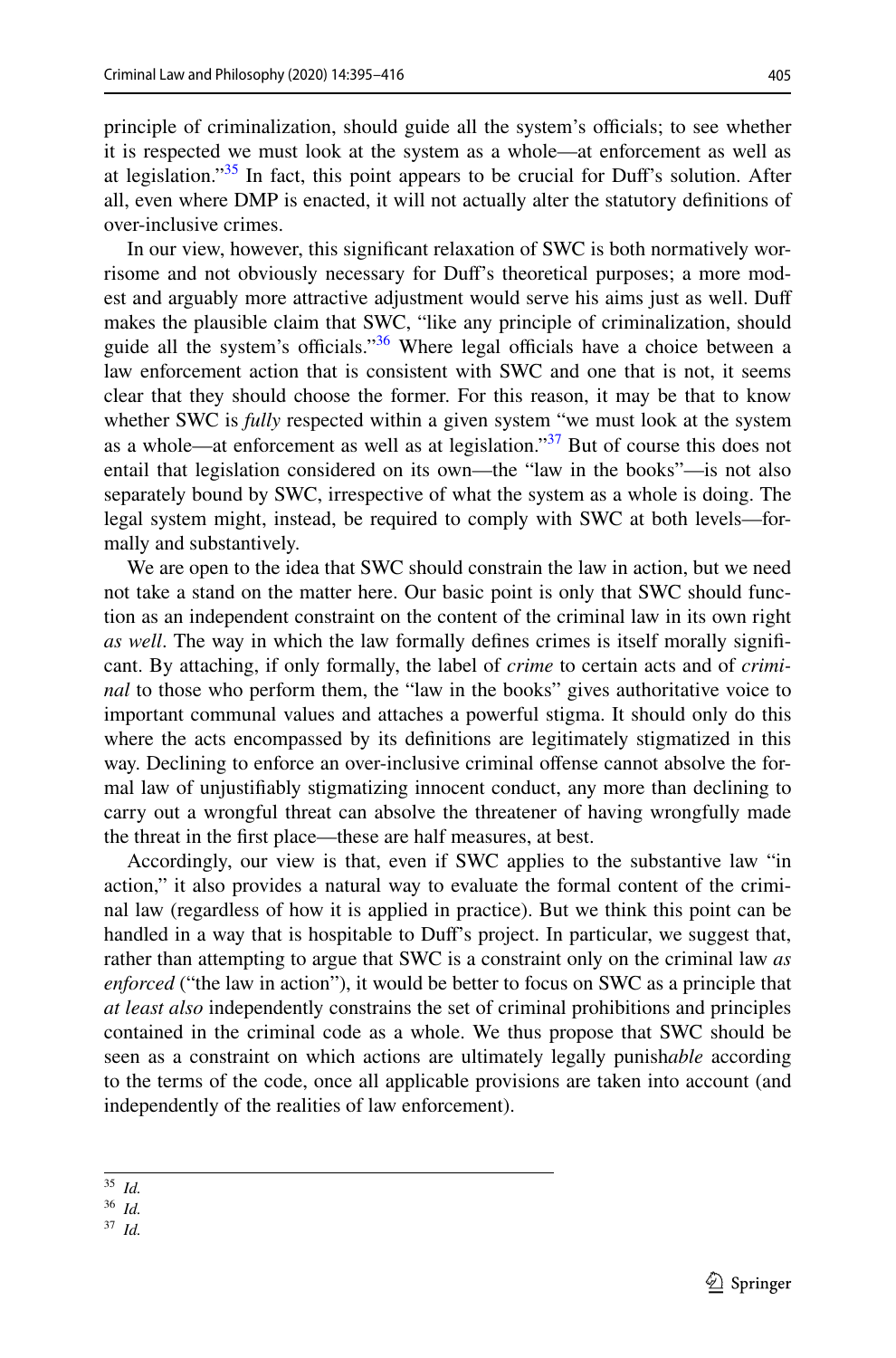This represents something of a compromise position between viewing SWC as a constraint on the content of individual ofense defnitions and Duf's suggestion that SWC should function only or primarily as a constraint on what conduct is actually prosecuted and punished (*i.e.*, the law in action). We remain neutral on whether some additional version of SWC should also operate as a constraint on the actual operations of the substantive criminal law. Instead, we maintain there is at least one version of SWC that operates on the content of the formal criminal law *viewed holistically*. The latter is all Duff really needs in order to carry out his project (and so this amounts to a friendly amendment, which lessens the commitments he needs to take on to achieve his theoretical aims). After all, suppose SWC is taken to apply holistically to the content of the law, *i.e.* as a constraint on what ultimately is punishable once all applicable liability-determining rules contained in the criminal code are taken into account. In that case, we end up with a constraint on the formal criminal law that is nonetheless relaxed sufficiently to allow reference to be made to DMP when determining whether individual ofenses (or indeed entire formal systems of criminal law) comply with SWC. The result is that DMP can serve its assigned role of bringing what would otherwise be over-inclusive crimes into conformity with SWC.

This has the added beneft of locating diferent kinds of injustice in the right place. Even if the "law in action" were to contain no injustice or violations of some broad practically focused version of SWC, it would still be a problem—a distinct form of injustice—if the criminal code as a whole allowed convictions to be imposed on innocent conduct. The latter would be a violation of the formal version of SWC as a constraint on the content of the criminal law. There is an intuitive distinction between *what the law says* (its content) and how what it says is *applied*, and erasing all injustices in how the law is applied would not cure remaining injustices that attach to what the law says is punishable. Recognizing that SWC also constrains the content of the criminal law (construed holistically) preserves the distinction between what the law says and how it is applied.

Now, this does not threaten Duf's overall attempt to reconcile over-inclusive ofenses with SWC. We are ofering a friendly amendment, after all. But it does show that he doesn't need to retreat all the way to SWC as a constraint on the law in action; it is enough for his purposes to agree that SWC is a holistic constraint on the content of the criminal law.

## <span id="page-11-0"></span>**3.2 Two Observations About Applying DMP**

We now turn to two observations about the scope of what Duf's proposal would achieve from a practical standpoint, assuming it is successful. The last section was not meant to suggest that Duf's concern with application is misplaced as a general matter. His attention to the degree of justice displayed in the law in action is laudable. But DMP creates new challenges where application of the law is concerned in two diferent ways.

The first concerns the discretion DMP affords legal officials. Duff acknowledges that his proposal "accords considerable discretion to prosecutors and other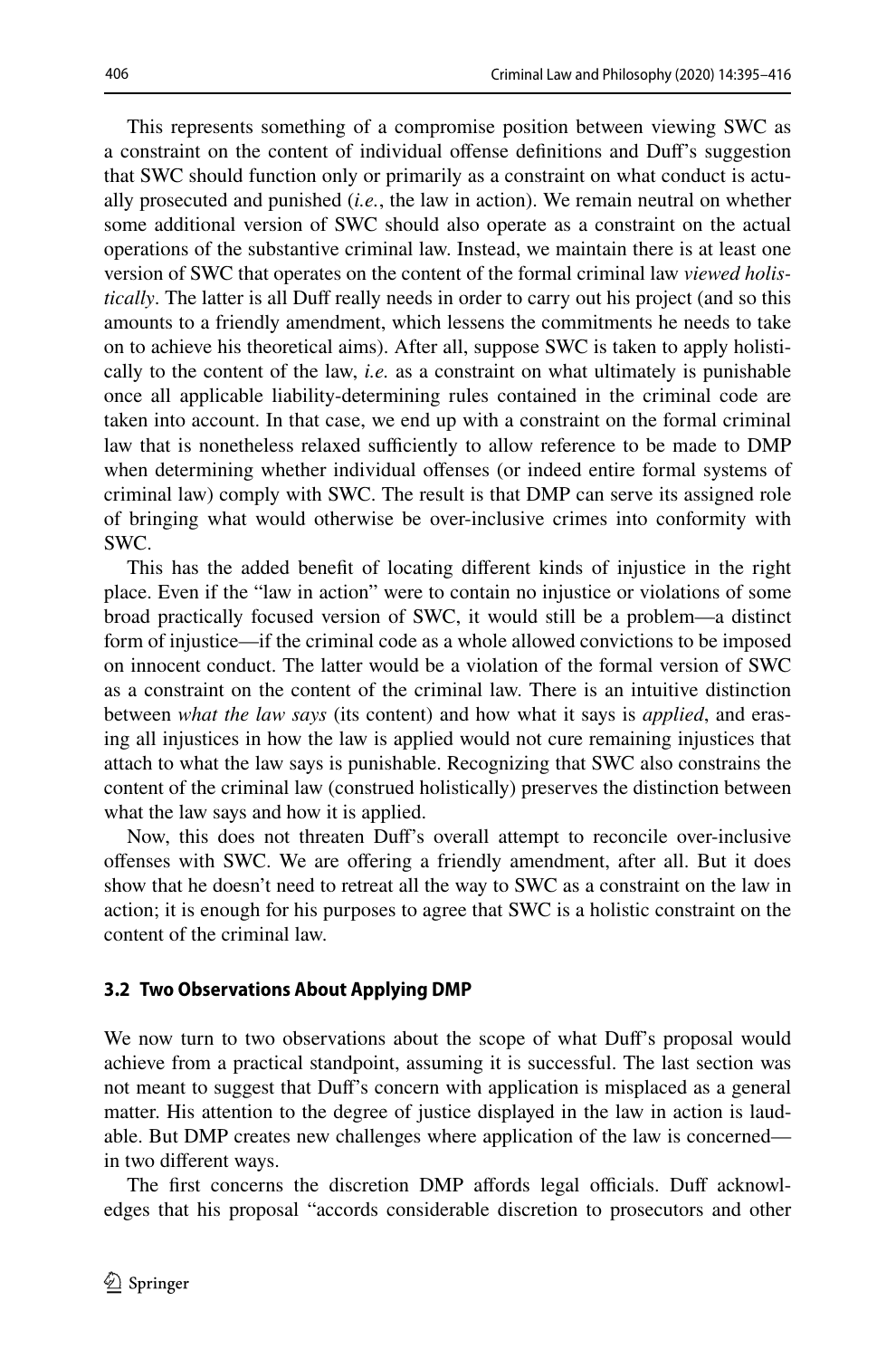enforcement officials: we must ask how their exercise of that discretion can be made accountable." $38$  But to be clear, this is not merely an incidental cost of his proposal; it identifes a condition that *must* be met in order for the proposal to accomplish its central aim of demonstrating how a system that contains over-inclusive ofenses can be rendered compliant with SWC. A legal system that has DMP on the books, but in which DMP is not applied appropriately by the relevant officials, might conform to SWC formally but yet repeatedly commit serious injustices at the level of its operations.<sup>39</sup> This means that in order fully to resolve the tension between over-inclusive offenses and SWC, the legal system must ensure that its officials are both accountable and, crucially, capable of applying DMP appropriately and consistently.

This is no trivial point, for DMP asks a *lot* of officials. It effectively requires judges (and perhaps other officials)<sup>40</sup> to ascertain, with respect to each crime on the books, what harm or evil the crime seeks to prevent, what kinds of conduct "actually" cause or threaten such harm or evil, and what degree of harm or evil is required for conviction. Never again could a judge, faced with a defendant protesting her conviction on the ground that her conduct was morally innocent, provide an adequate answer by saying "I'm sorry, but that is the speed limit and you were traveling well in excess of it," or, "I'm sorry, but you knowingly sold that traffic signal preemption transmitter to a nonqualifying user.<sup>[41](#page-12-3)</sup> Any such application of a criminal offense definition would need to be backed up by a sufficiently detailed and complete *justifcatory theory* of the crime in question for the court to be confdent, not merely that the defendant's conduct satisfed the terms of the ofense defnition (often challenging enough!), but that the defendant's conduct (i) actually caused or threatened (ii) the target harm or evil (iii) to a sufficient degree to warrant the condemnation of conviction. Particularly in light of the vast (and ever growing) scope and complexity of our criminal codes, this would appear to require judges (and perhaps other officials) regularly to accomplish formidable feats of reverse legislative engineering and normative theorizing.<sup>[42](#page-12-4)</sup> There are at least reasonable grounds for skepticism about the prospects for officials to perform this task with sufficient accuracy, consistency, and accountability to avoid leading the system as a whole into serious confict with SWC.

This problem of implementation is, of course, not merely a puzzle for theorists; it represents a concrete practical difculty that may give pause to legislatures considering whether to implement Duf's proposal. In light of this problem, conscientious lawmakers might very well conclude, either with respect to particular crimes or quite generally, that the only reliable and efective way to ensure that the legal system remains compliant with SWC is simply to eschew over-inclusive offense definitions, thereby avoiding the pitfalls of relying on courts and other officials to perform

<span id="page-12-0"></span><sup>38</sup> *Id.* at 69.

<span id="page-12-1"></span><sup>&</sup>lt;sup>39</sup> For a similar point about the limits of reliance on official discretion see Edwards, *supra* note 9, at 81.

<span id="page-12-2"></span><sup>&</sup>lt;sup>40</sup> A related burden will also fall on citizens who want to understand the legal implications of their conduct, as discussed further *infra* section [4.2](#page-19-0).

<span id="page-12-3"></span> $41$  18 U.S. CODE § 39(a)(1).

<span id="page-12-4"></span> $42$  There are of course going to be major conceptual and evidential difficulties in determining what, precisely, the evils are that a given statute aims to combat.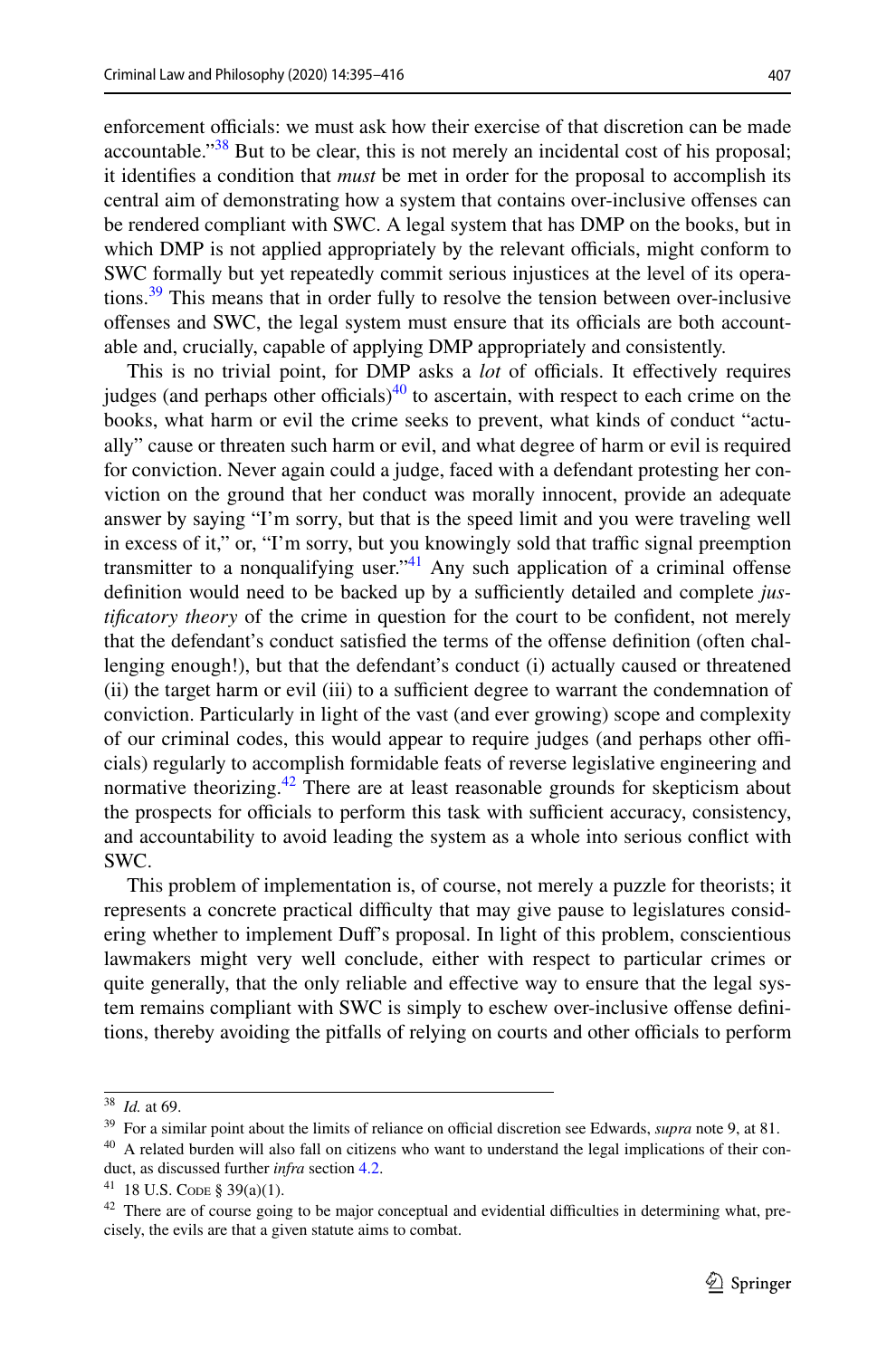the unusual and demanding role assigned to them by DMP. In other words, it might turn out, once the facts on the ground are taken into account, that Duf's in-principle solution to the problem of over-inclusive crimes is not viable in practice.

None of this will be news to Duff,  $43$  but it is worth spelling out because it indicates the considerable distance that remains between Duf's proposal and a complete and operational solution to the problem of over-inclusive ofenses. (There may, moreover, be a bit of a sense here of moving around a bump in the carpet, which we will return to in Part 4.)

Our second, related observation is that Duf's proposal assumes a great deal about the structure and culture of the legal system, which means that, even bracketing the previous observation, his solution may not be available in a range of systems that do not satisfy these assumptions. As the foregoing discussion indicates, DMP can only be acceptable in systems that are willing to delegate signifcant substantive discretion to officials. This assumes, among other things, a highly trained and principled professional class of legal officials who are considered competent and trustworthy to exercise such discretion. If we are dealing with a more rule-bound system, one that aims to defne reasonably precise instructions for how to act in every scenario, this strategy of using DMP to satisfy SWC will not be a good ft. That is, it will not be a feasible legislation strategy in "low discretion" systems.<sup>44</sup> Similarly, it may not be feasible in systems that depend heavily on, or fnd value in, the participation of lay persons in official roles (such as the system of lay magistrates in England and Wales or lay judges in Norway). (It is also interesting here to compare the phenomenon of jury nullifcation, which could be seen as an alternative way of implementing a DMP-like solution, but has always provoked controversy and never been fully embraced for this purpose. $45$ ) And other legal systems and legal cultures may prize clarity, transparency, predictability, or other values in a way that makes the DMP solution a poor ft. In any of these cases, again, it might turn out that the only reliable or effective way to ensure meaningful compliance with SWC is simply to eschew over-inclusive ofense defnitions—or, more problematically from the point of view of Duf's approach, it might turn out that violations of SWC simply have to be tolerated for the sake of other values or for the good functioning of the system.

<span id="page-13-0"></span><sup>&</sup>lt;sup>43</sup> As Duff acknowledges: "Whether and when this kind of approach—enacting a strict and over-inclusive regulation; criminalizing violations of the regulation without allowing a formal exemption or a defence to those who know that they could violate it safely; but leaving it to enforcement officials to apply a *De Minimis* principle to deal with such cases—could be legitimate depends on a range of factors, both normative and empirical." *Supra* note 1, at 70.

<span id="page-13-1"></span><sup>&</sup>lt;sup>44</sup> As Scott Shapiro observes, "designers of legal systems are also attuned to the degree of trust that they believe it is appropriate to accord to various participants. A high degree of distrust, for example, would result in strict constraints on the use of power in the system." *Law, Plans, and Practical Reason*, 8 Legal Theory 387, 422 (2002).

<span id="page-13-2"></span><sup>45</sup> As previously noted, *supra* notes 22 and 26, there are many interesting potential connections to be explored between Duf's proposal and jury nullifcation, but this is a topic to which we cannot do justice here.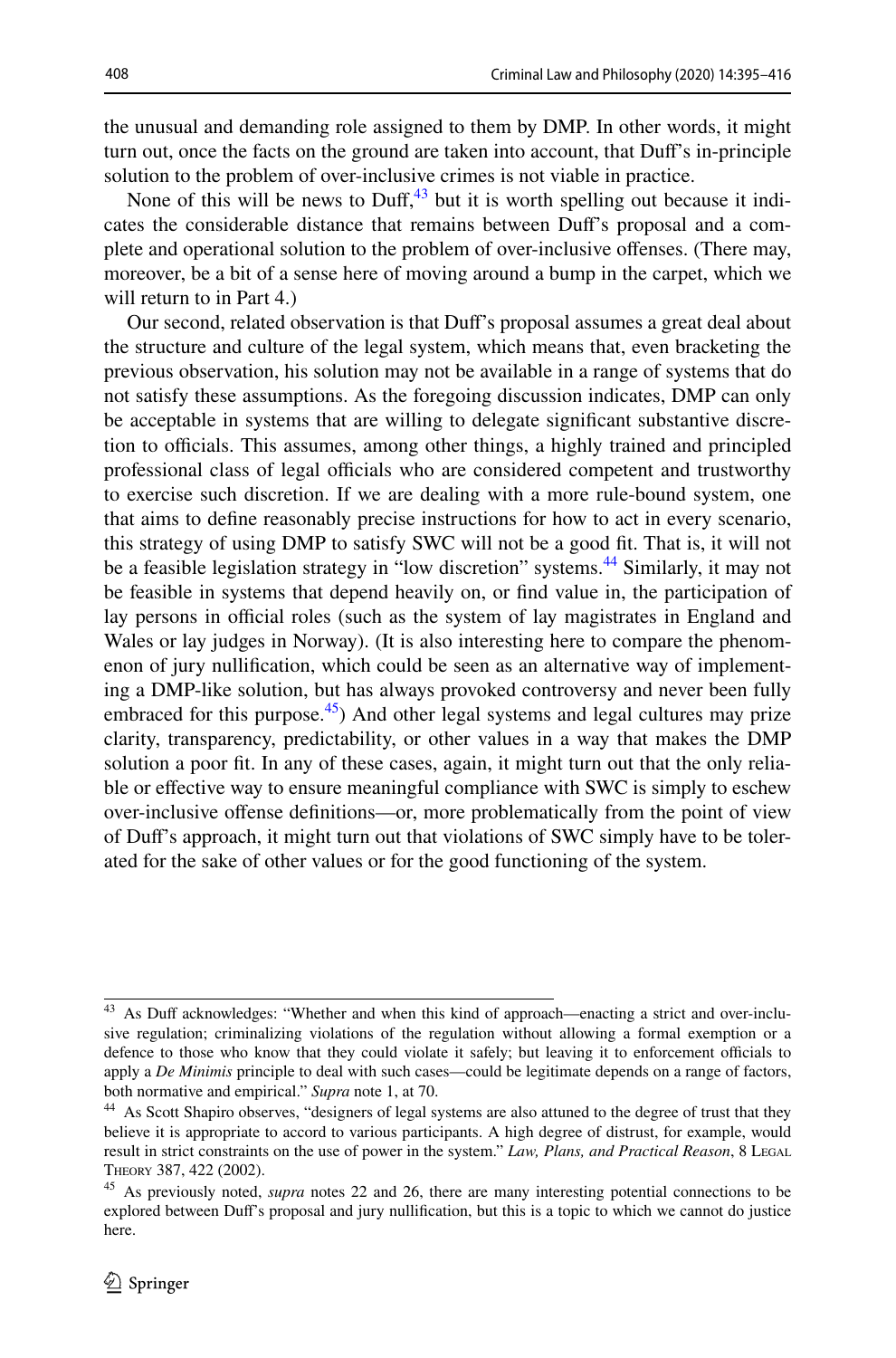# **4 Two Challenges**

We said at the outset that the tension between over-inclusive ofense defnitions and SWC raises a significant challenge for lawmakers, legal officials and theorists, as well as citizens who must navigate the demands on their conduct of both law and morality. This challenge, however, does not look the same from all of these perspectives, and Duf's DMP-based solution has a very diferent signifcance depending on whose point of view is adopted. The theorist's way is made much easier by Duf's proposal, as we are furnished with a tidy theoretical picture in which SWC is preserved as a categorical constraint, sparing us from having to answer difficult normative questions about how to balance SWC against other values. Similarly, the proposal to a signifcant extent spares lawmakers from having to agonize over whether and exactly to what degree each offense definition they enact runs afoul of SWC. After all, from lawmakers' point of view, these concerns are neatly swept under the carpet of DMP. But these genuine and important theoretical gains come, we believe, in an important sense at the expense of legal officials and (as we will see) private citizens. We have already discussed (in section [3.2](#page-11-0)) the demands that Duff's solution places on legal officials, but there we were considering what difficulties we would face if we were to accept and seek to implement Duf's proposal. Here we wish instead to ask whether we as a self-governing society should be willing to accept the proposal in the frst place, given the way in which it tends to redistribute the difculties associated with over-inclusive ofenses.

The way in which Duff's proposal shifts rather than resolves some central difficulties can be illustrated by considering its signifcance in terms of two familiar concepts: separation of powers and vagueness. The following are not meant as knockdown objections, but we believe in each case that the proposal has weighty costs that may be too easily underestimated.

#### **4.1 Separation of Powers**

Duf, as we have seen, is alive to worries about giving too much discretion to courts and prosecutors—including concerns about how his proposal could produce legislative "sloppiness," a loss of legal transparency and predictability, as well as insufficient accountability.<sup>46</sup> To this list we have added (in section  $3.2$ ) a concern about how well legal officials will be able to perform the unusual and demanding task that DMP assigns to them. But the problem we mean to raise now is diferent from all of these.

It is a worry about separation of powers, and whether Duff's proposal sufficiently respects the wisdom in having diferent branches of government perform diferent tasks. Adopting DMP would amount to the legislature offloading an important part of its distinctive task—the part that involves delivering answers to difcult normative and policy questions through a deliberative democratic process—onto courts

<span id="page-14-0"></span><sup>46</sup> Duf, *supra* note 1, at 68.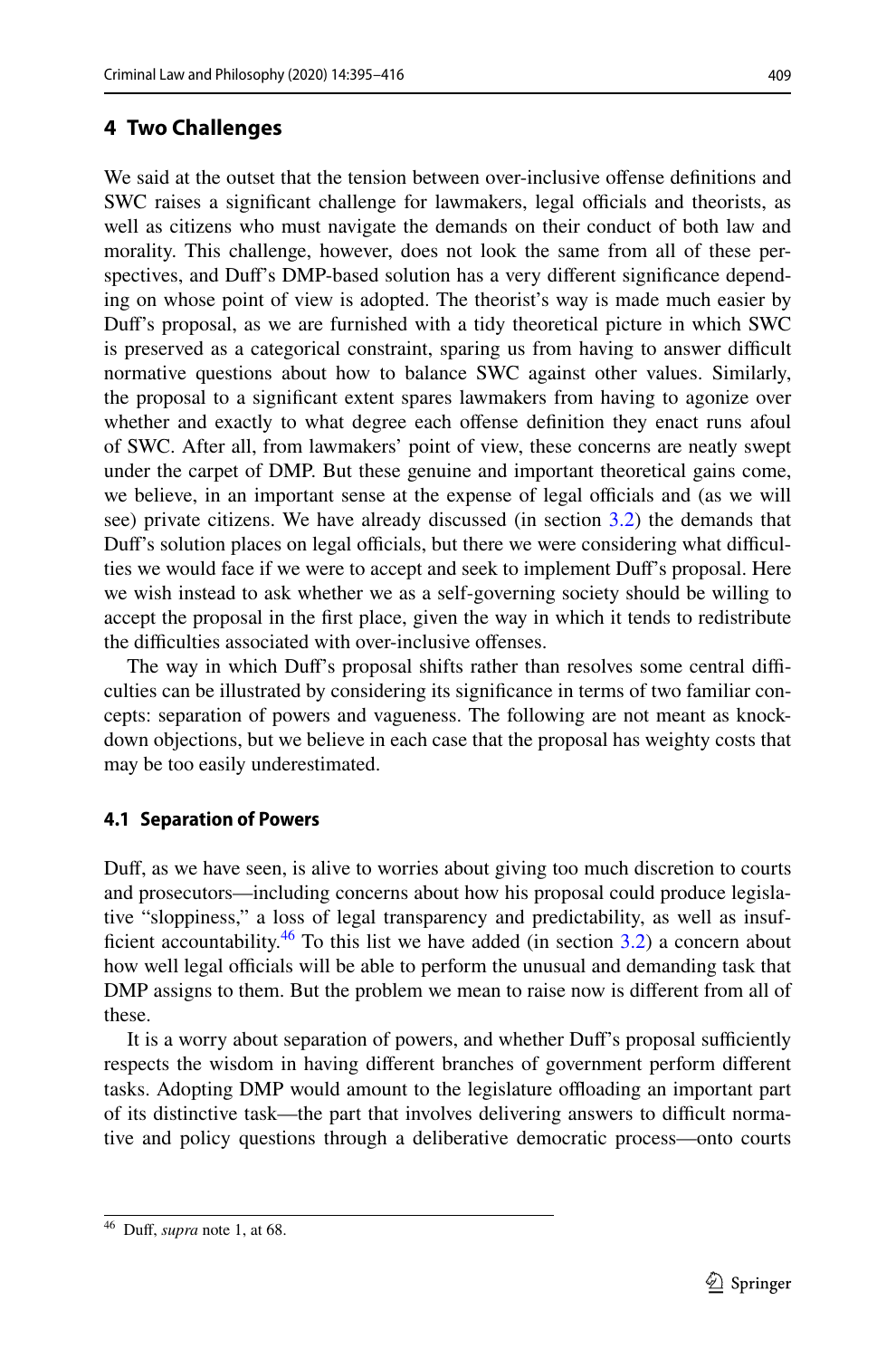and prosecutors. It would force courts and prosecutors directly to confront the question of what conduct is sufficiently wrong to merit "substantive criminalization." We think there are good reasons for our system not to operate in this way, relating to the proper exercise of legal officials' and lawmakers' distinctive powers, competences, and roles. We consider the role of legal officials first, before turning to lawmakers.

We cannot give an exhaustive defense of separation of powers here. Instead, consider one possible way to draw out an important aspect of this ideal—namely, the idea that the legislature is appropriately tasked with answering difficult policy and normative questions in virtue of its distinctively open, democratic, and deliberative nature. This approach to answering potentially divisive questions is meant to give all citizens a voice through public deliberation and exchange of views among their elected and accountable representatives. Even if individuals end up disagreeing with the conclusion reached by the legislature on a given question, the law's answer retains some measure of legitimacy because of the transparent way in which all citizens were (in theory) able to have input, via their representatives, into the decisionmaking process.

By contrast, the same is not true when the courts or law enforcement officials answer difcult normative questions for themselves. The reason is that these institutions largely lack the open, democratic, and deliberative structure that the legislature (at least ideally) exemplifes. Courts, prosecutors, and police are not equipped to provide all citizens with a voice in settling normative or policy-related questions. When they answer such questions, the answers are not reached by the people's elected representatives via a public process of deliberation.<sup>[47](#page-15-0)</sup>

Now, it might be thought that the issue here is no more serious than for common law judging or statutory interpretation generally. But the separation of powers problem we mean to point out seems to us diferent in kind, for at least two reasons.

First, it is one thing to resolve normative questions around the edges in developing the law—a bit here and a bit there in the piecemeal fashion of common law judging; but it is another thing to throw into the courts' lap the core question of what conduct causes or threatens to a sufficient degree the "target harm or evil" that a criminal statute seeks to prevent. That is the fundamental question of ofense defnition that sets the agenda for the whole of criminal law, and it seems a mark of progress that this question has generally been taken over from the courts by legislatures. In U.S. federal law, for example, the defnition of criminal ofenses has long since ceased to be a matter of common law development.<sup>48</sup> One worries that DMP would

<span id="page-15-0"></span><sup>&</sup>lt;sup>47</sup> US state judges are admittedly in some cases elected by the people, but even here, their mode of decision-making is legal in nature and not a characteristically public process of deliberation. While politicians are expected to make policy promises on the basis of which they are elected, it would be perverse to expect that judges are elected on the basis of how they would decide particular cases. They are ethically bound not to comment on cases that might come before them. At most, they could legitimately campaign on a general theory of interpretation—but even that is pushing it.

<span id="page-15-1"></span><sup>48</sup> *See*, *e.g.*, United States v. Hudson and Goodwin, 11 U.S. 32, 34 (1812) (holding that federal courts cannot exercise common law jurisdiction in criminal cases; instead, Congress "must frst make an act a crime, affix a punishment to it, and declare the court that shall have jurisdiction of the offense").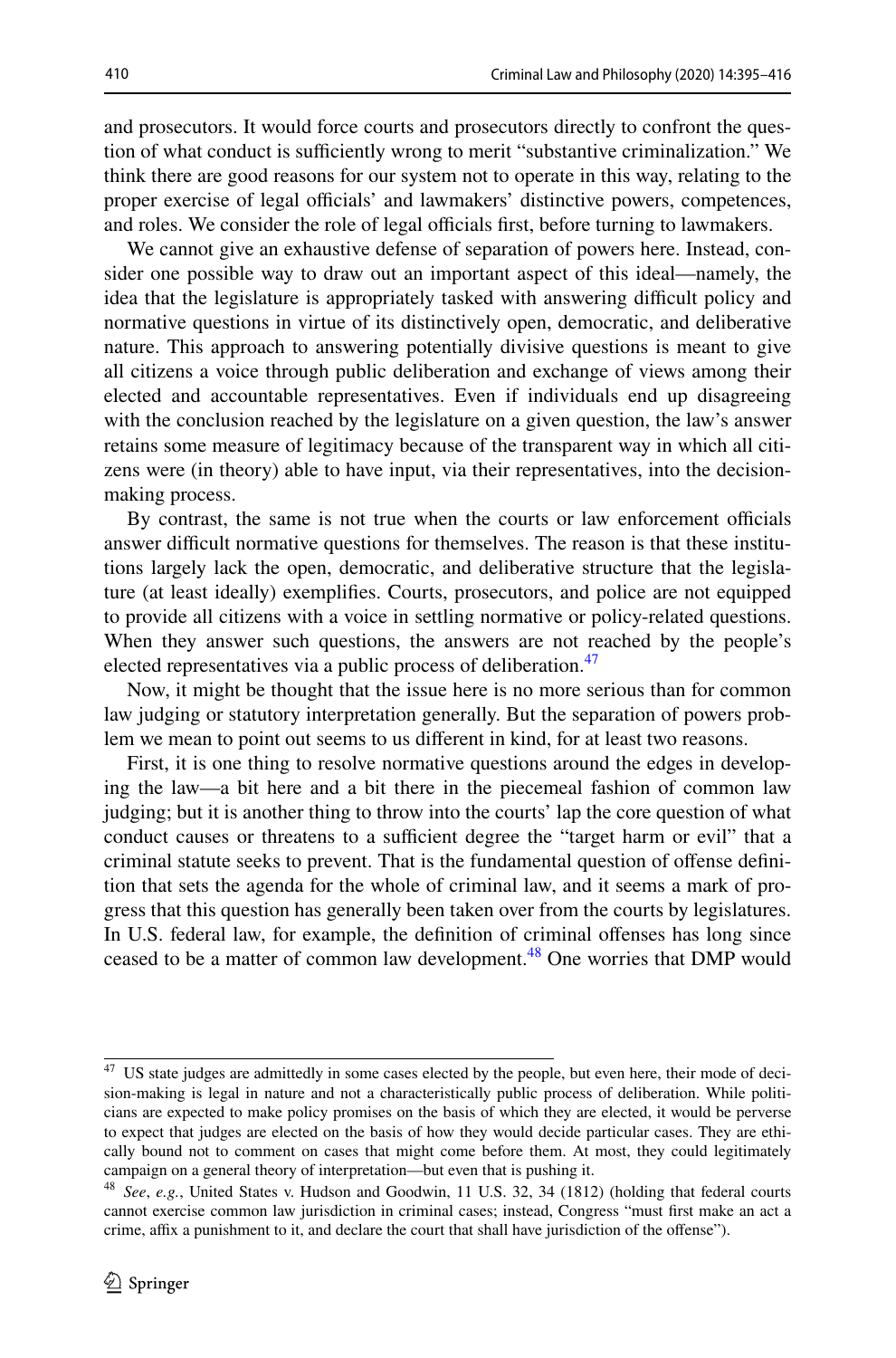represent a step backwards in the direction of a common law criminal system, with all the due process concerns that entails.<sup>49</sup>

Second, DMP represents the delegation to officials of a question that is not only fundamental in character but unusually broad in scope of application. By its explicit terms, DMP is an invitation to exempt any defendant from prosecution or conviction of any crime, based on the relevant official's best understanding of fraught and contested categories like "target harm or evil" and what "warrant[s] the condemnation of conviction." The difculty is thrown into sharp relief by the hypothetical situation of a court or prosecutor who in good faith concludes that very little of the conduct covered by a particular offense definition—or perhaps even none of it—actually causes or threatens what is best understood as the ofense's "target harm or evil." This is a problem that would not be possible even under a full-blooded common law system, but DMP leaves this open as a conceptual possibility. What is an official in this situation supposed to do? Do we really want to put officials in the position of having to wrestle with and resolve such sweeping, open-ended legislative-type questions? Doing so seems to exact an unusually steep cost in terms of the values promoted by separation of powers.<sup>[50](#page-16-1)</sup>

Turn the focus now from legal officials to lawmakers. Duff, recall, acknowledges that DMP "might encourage legislatures to be sloppy, rather than trying to defne ofences as precisely as possible, so that they capture, as far as is practicable, all and only the types of conduct that 'cause or threaten the harm or evil sought to be prevented."<sup>51</sup> But we see another ground for concern here that is distinct from the general fear of sloppiness due to over-reliance on prosecutorial discretion. It is a concern less about the importance of accuracy in drafting and more about the moral complacency DMP may enable among lawmakers.

Suppose the legislature is persuaded by Duf's proposal to adopt DMP; and further suppose that the legislature continues to approach its task conscientiously, determined to avoid sloppiness and to defne ofenses as precisely as possible. Still, in order to do its job of ofense defnition well, the legislature needs to be able reliably and accurately to weigh up the benefts (in terms of clarity, determinacy, etc.) of broad offense definitions against the costs—including the difficulty of officials' task in carrying out DMP, the possibility of errors in practice that would result in

<span id="page-16-0"></span><sup>49</sup> *Cf*. Jeremy Bentham, *Truth versus Ashhurst* (1823), The Works of Jeremy Bentham Vol. 5, 235 ("It is the judges…that make the common law. Do you know how they make it? Just as a man makes laws for his dog. When your dog does anything you want to break him of, you wait till he does it, and then beat him for it. This is the way you make laws for your dog: and this is the way the judges make law for you and me. They won't tell a man beforehand what it is he should not do…they lie by till he has done something which they say he should not have done, and then they hang him for it.") [\(https://www.ucl.ac.uk/](https://www.ucl.ac.uk/bentham-project/truth-versus-ashhurst) [bentham-project/truth-versus-ashhurst](https://www.ucl.ac.uk/bentham-project/truth-versus-ashhurst)).

<span id="page-16-1"></span><sup>&</sup>lt;sup>50</sup> In other contexts, others have also suggested that either too much prosecutorial discretion, or common law judging, would violate separation of powers principles. *See*, e.g., Warren Baxter, *Separation of Powers, Prosecutorial Discretion, and the Common Law Nature of Antitrust Law*, 60 Tex. L. Rev. 661 (1981–1982); The Hon. Gregory K. Scott, *Judge-Made Law: Constitutional Duties & Obligations under the Separation of Powers*, 49 DePaul L. Rev. 511 (1999) ([https://via.library.depaul.edu/law-review/vol49](https://via.library.depaul.edu/law-review/vol49/iss2/17) [/iss2/17\)](https://via.library.depaul.edu/law-review/vol49/iss2/17).

<span id="page-16-2"></span><sup>51</sup> Duf, *supra* note 1, at 68.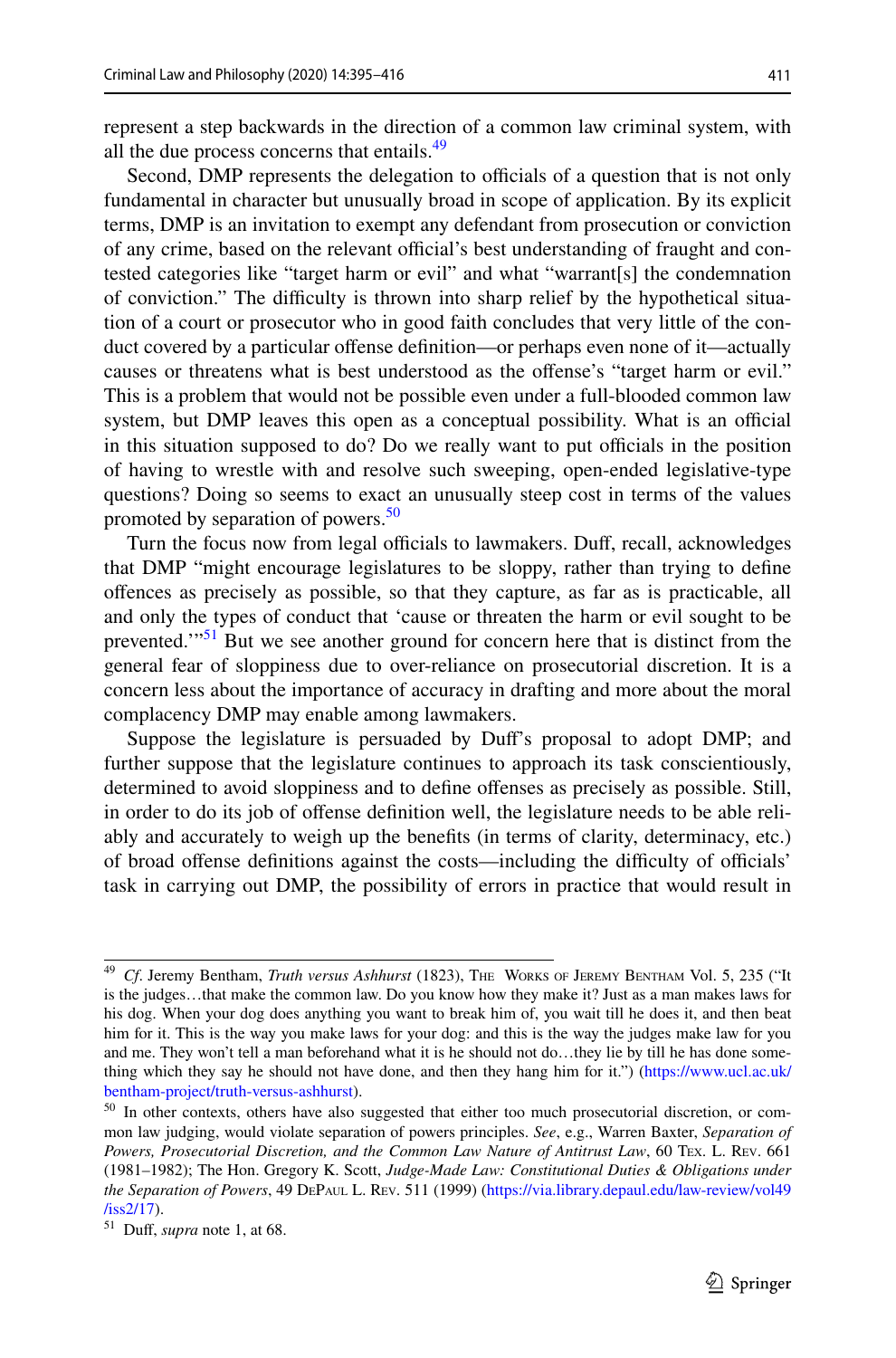violations of SWC, and the signifcance and seriousness of those violations for the individual citizens on whom they will fall. It seems to us that there is reason to doubt whether the legislature can be in a good position to identify and give appropriate weight to these costs.

To see this, notice that after the enactment of DMP the legislature's task is subtly transformed. Ofense defnitions that would previously have run afoul of SWC are now acceptable, in light of the pressure valve provided by DMP. The legislature is in a position to enact most any overbroad defnition secure in the belief that any apparent confict with SWC will be resolved through the operation of DMP as implemented through the discretion of courts and other officials. Regardless of how carefully it has done its job in crafting ofense defnitions, the legislature is put in a position to feel that it has paid *no* moral cost, at least with regard to SWC.

Three features of this situation are worthy of note. First, the legislature can and indeed, according to the logic of this approach, *should*—devolve determinations about difficult or finely balanced cases to the courts and other officials. This is not a matter of sloppiness; the very logic of the DMP proposal is that these sorts of questions are not best dealt with at the more general level of ofense defnition, and should instead be addressed on a case-by-case basis by enforcement officials. As a result, the direct difculty of actually engaging with and resolving these issues is efectively removed from the legislature's consideration. It would be a kind of moral dumping that can create worrisome externalities.

Second, the reality, of course, is that no bureaucratic system is perfect, and especially in light of the difficult task that DMP assigns to courts and other officials there are bound to be errors in practice. But these errors will by their nature be invisible to the legislature (this is in contrast to the breadth of enacted ofense defnitions, which is of course going to be visible to the legislature). This greatly complicates the legislature's task in assessing the extent to which each ofense defnition it enacts may give rise to violations of SWC.

Third, even if the legislature does its job carefully and conscientiously, it is efectively insulated against a wide range of SWC-based complaints. In answer to a citizen who protests that she has been convicted under an over-inclusive ofense defnition despite having done nothing wrong, the legislature can respond: "Even if your complaint is legitimate, it is not appropriately addressed to us. We are responsible for the *formal* criminal law, whose compliance with SWC we have ensured. Your complaint can only concern the *substantive* criminal law, and should thus be directed to the legal officials who wrongfully enforced the law against you." This kind of immunity to complaint may be desirable to individual elected legislators, but it is patently not desirable for a well-functioning polity.

Together, these features tend towards a similar efect, which is to distance the legislature from, and hide from its view, many important SWC-related costs—the very costs that must be balanced against the benefts of broad ofense defnitions in order for the legislature to do its job of defning ofenses accurately and well by the lights of SWC. DMP to a signifcant extent shifts the responsibility for safeguarding against violations of SWC from the legislature to legal officials, and it is in the very nature of this shift that relevant difficulties will be made less visible, vivid, and salient to the legislature. Accordingly, we worry that DMP will affirmatively obscure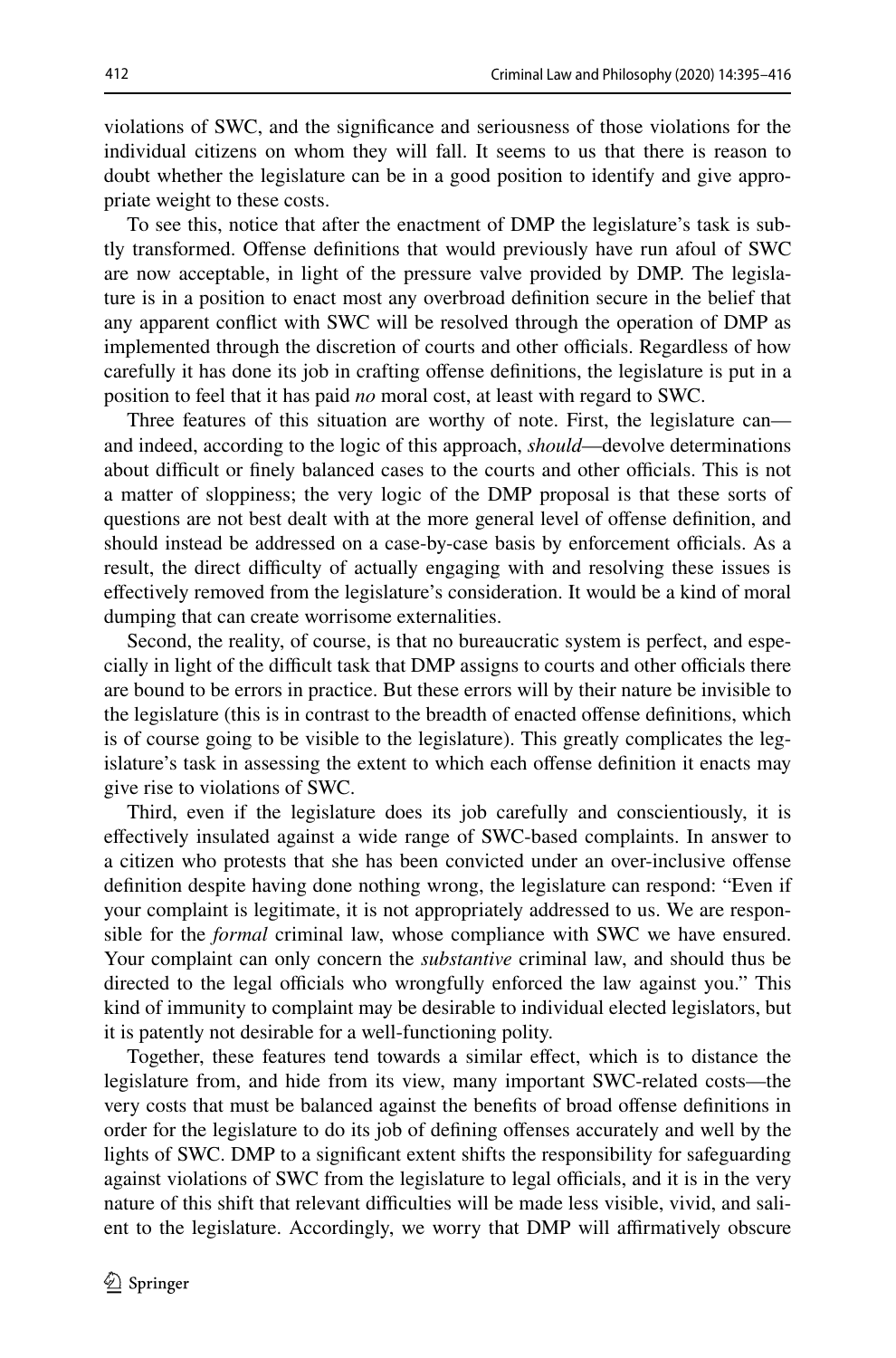the moral costs of over-inclusive ofenses and thereby lead to their proliferation not as mere legislative sloppiness (which is surely all too common already) but as a mechanism that predictably causes *more* injustice. The fear, in other words, is that DMP may lead to obliviousness and a false sense of moral innocence on the part of the legislature, which will predictably cause more of the very moral tragedy that DMP is designed to avoid.

This therefore suggests another reason to preserve the familiar division of responsibilities between legislature and law enforcement officials that prevails under traditional separation of powers: in order to do its job well the legislature needs as much as possible to assess, face up to, and take responsibility for the moral tradeofs and dangers that are associated with the legislation it enacts. In sum, then, we worry that Duff's DMP-based solution would both ask legal officials to perform a function for which they are ill suited and put the legislature in a position where it cannot effectively take account of the SWC-related costs of broad offense definitions.

To this, Duf might reply by accepting our concern about separation of powers and moral complacency by the legislature, but nonetheless insist that the proper response is for the legislature to impose greater accountability on the courts for correctly applying DMP. Perhaps legislative committee oversight of the application of DMP might mitigate the separation of powers concern.

However, we are not entirely satisfed by this response. Even if this is a step in the right direction, it would face difficult hurdles in implementation. First, how would this mechanism of added accountability function? To impose such accountability, someone would need to be tasked with deciding when particular applications of DMP are correct and when they're not. This, in turn, will not only further deplete already scarce resources, but it will require staking out a position on what the evil to be prevented by the relevant criminal law *is*, and whether the defendant's conduct imposed a sufficiently small risk thereof for him or her to escape liability. However, if the legislature had sufficiently clear views on this question—or could obtain them through consultation—it could have just taken this into account when drafting the relevant ofense defnition. Thus, it is likely to have to be an appellate court (or some other judicially competent body) that will impose such accountability for correct implementation of the DMP, and this recreates the separation of powers problem we are seeking to resolve. It would still require an answer on these legislative type questions from within the judiciary, and thereby still create the political cover and moral complacency among the legislature that we were concerned about in the frst place. Thus, we doubt that general accountability mechanisms imposed to ensure the correct application of DMP are likely to be a sufficient solution. Maybe they could be developed further, but we would need to see what they look like to know if they are workable and would justify their considerable cost to run.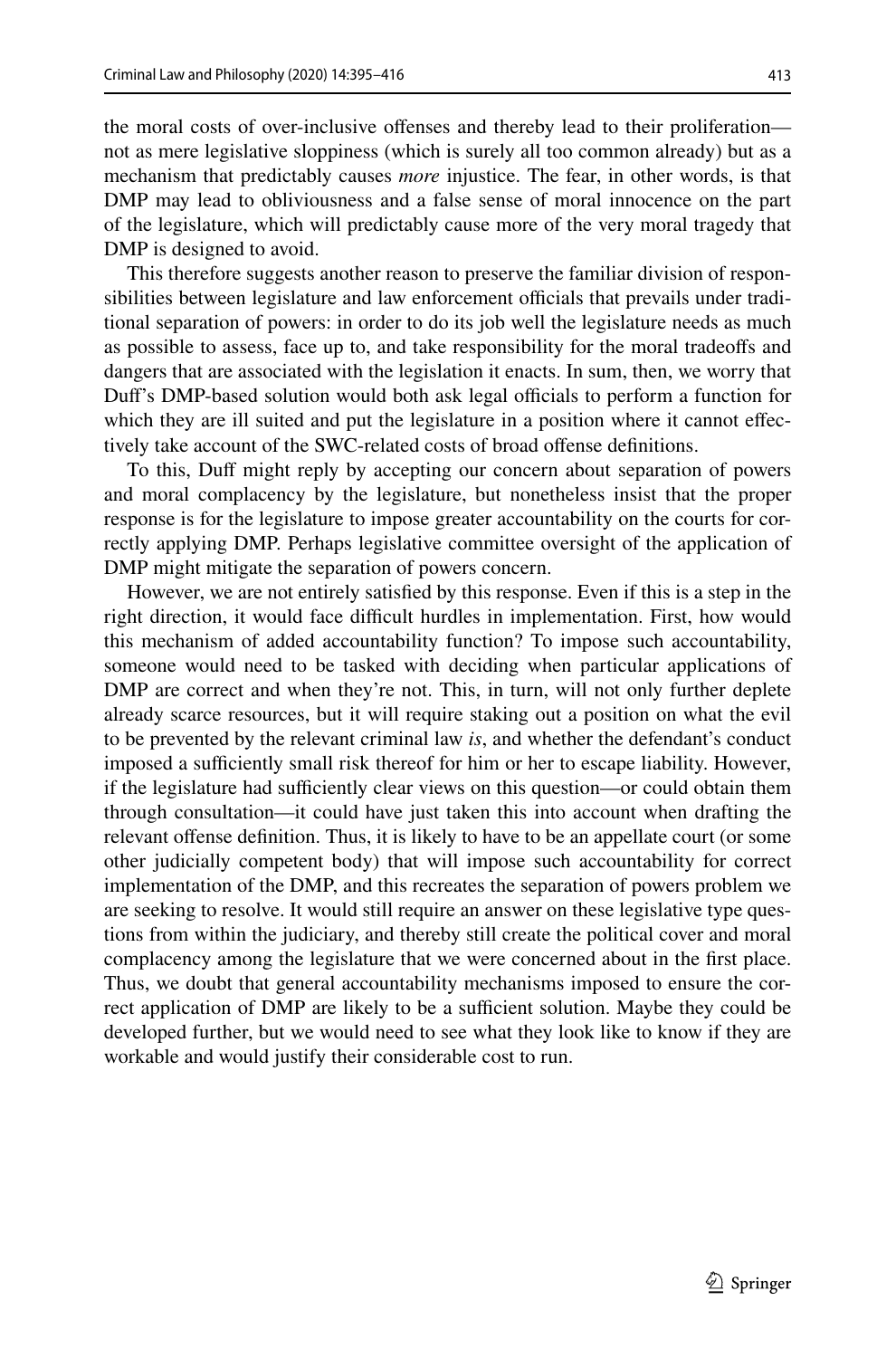#### <span id="page-19-0"></span>**4.2 Vagueness**

We take it to be uncontroversial that Duf's DMP-based solution would introduce a significant new source of vagueness or uncertainty into the criminal law.<sup>52</sup> And just as Duff is alive to general concerns about giving too much discretion to courts and prosecutors, he is alive to the concern that DMP may "make it harder for those who are afected by the law to understand its scope and foresee the consequences of their actions so that they can regulate their conduct without breaking the law."<sup>53</sup> He would thus no doubt concede that the uncertainty, from the point of view of those subject to the law, that DMP introduces will to some extent undermine the benefts of adopting overbroad ofenses in the frst place, namely clarity and determinacy. But here again we worry that the depth and extent of the difficulty may be too easily underestimated.

The inherent vagueness of DMP is manifest enough. In particular, DMP's phrases "the harm or evil sought to be prevented by the law defning the ofense" and "to an extent too trivial to warrant the condemnation of conviction" are highly indeterminate, resulting in a signifcant degree of uncertainty as to what is and is not legally permissible conduct. Uncertainty of this kind carries familiar costs: reduced deterrence value,  $54$  less certainty and guidance for citizens keen to stay within the law, less certainty and security for potential victims,  $55$  and opportunities for bias and abuse by prosecutors and other officials. Moreover, the general nature of DMP means that it will tend to have these effects for the full range of criminal offenses, not just one offense here or there.

These are the kinds of concerns that underlie the "void for vagueness" doctrine in U.S. constitutional law. Whether or not a provision like DMP that is directed in the first instance at courts (and perhaps other officials) would be subject to challenge by individual defendants as void for vagueness, the void for vagueness doctrine provides a useful framework for evaluating DMP in terms of the impact that it would have on individuals' ability to understand and predict the operations of the criminal law. The U.S. Supreme Court in *Skilling v. United States* put the test as follows: "To satisfy due process, 'a penal statute [must] defne the criminal ofense [1] with suffcient defniteness that ordinary people can understand what conduct is prohibited and [2] in a manner that does not encourage arbitrary and discriminatory enforcement."<sup>56</sup> If this is the test to be applied to determine whether DMP introduces too

<span id="page-19-1"></span> $52$  Our use of the terms "vagueness" and "uncertainty" is not technical. We use them in their general and ordinary senses to refer to the extent to which those subject to the criminal law may be unable to understand its injunctions and predict how it will be applied. This is also the sense that "vagueness" carries in the "void for vagueness" doctrine, discussed below.

<span id="page-19-2"></span><sup>53</sup> Duf, *supra* note 1, at 68 (brackets and quotation marks omitted).

<span id="page-19-3"></span><sup>&</sup>lt;sup>54</sup> Of course, the deterrence problem would be lessened if DMP were kept secret. But Duff rightly rejects this "acoustic separation" as undemocratic, as it fails "to show its citizens the respect that is due to them as responsible members of the polity." (69) .

<span id="page-19-4"></span><sup>55</sup> Cornford raises a similar concern. *See supra* note 9 at 643 about vagueness undermining the preventive efect of the criminal law.

<span id="page-19-5"></span><sup>56</sup> 561 U.S. 358, 402 (2010) (quoting Kolender v. Lawson, 461 U.S. 352, 357 (1983)).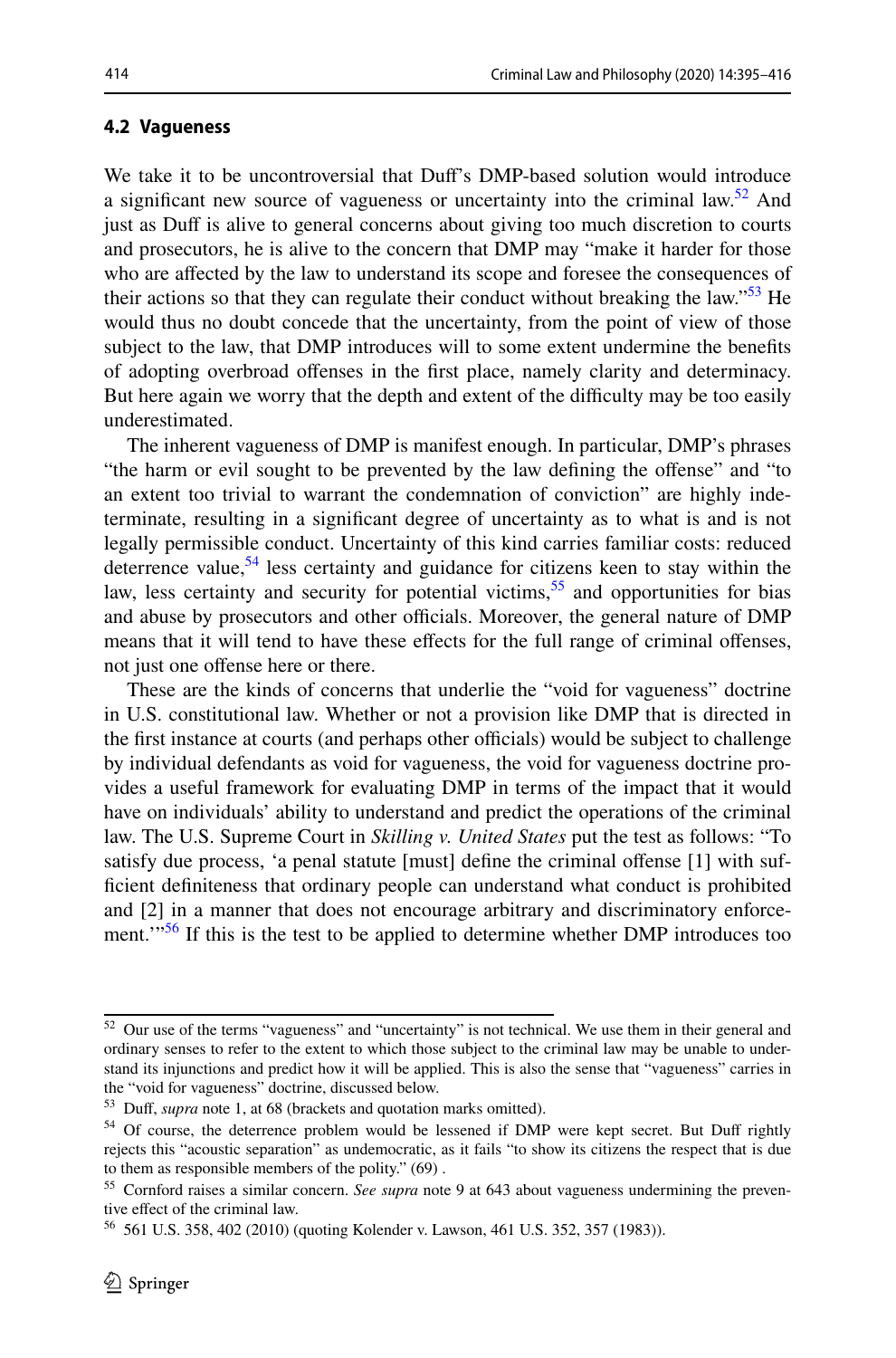much vagueness to be acceptable, we think Duff's proposal may be in trouble.<sup>57</sup> As he says, DMP efectively puts it to citizens that "if they are found to have broken [the law], even for what they take to be good reasons, they will avoid prosecution, conviction, and punishment (substantive criminalization) only if they can persuade the relevant official that those reasons were indeed good enough."<sup>58</sup> Imagine that you were in Jack's position in the scenario previously described, in a committed romantic relationship with a younger teenager like Jill. In light of this standard, how confdent would you be in your judgment of what the law requires of you?

To these concerns, Duff could seek to reply that the exculpation on non-wrongfulness grounds that DMP makes possible still represents a *substantial improvement* in terms of avoiding violations of SWC. Granted, DMP does sacrifce a bit of determinacy, notice, deterrence, and prosecutorial predictability. But, Duf might respond, couldn't this still be the best compromise of all the relevant considerations in play, and one that at least opens up a space for "a more informal and more productive examination of doubtful cases"? $59$  This is not an easy question to answer. In general, it seems difficult to determine whether the improvement offered by DMP is worth it, or whether the setback to determinacy, deterrence, and guidance to citizens is too great to bear. But we think there is a crucially important dynamic in place here that signifcantly weakens this line of response.

The dynamic that troubles us is this: The more efective DMP is in bringing broad ofense defnitions into compliance with SWC, and the more it is put to use for this purpose, the stronger the concerns about vagueness become. This is because the vagueness efects of DMP are directly related to how often it is invoked. In a system where DMP is treated as a measure to be used only *in extremis* to address exceptional and unexpected instances of injustice, the vagueness introduced by DMP will be minimal. But the more DMP is treated as a measure to be used liberally, as a resource that officials are expected, encouraged, and indeed considered to be obligated to apply routinely for the sake of maintaining the moral acceptability of the system as a whole, the more substantial the vagueness introduced by DMP will be. And Duf's proposal would appear to create signifcant incentives (and indeed even normative pressure) for legislators and the legal system to move in the direction of the latter scenario. These inducements include not only avoiding the pangs of a guilty conscience but providing the legislature with a convenient way to avoid criticism.

We conclude, then, that the vagueness concerns confronting Duf's proposal are both substantial and unusually sticky, in that the more the proposal succeeds in the task that it sets for itself, the graver the vagueness concerns become.

<span id="page-20-0"></span><sup>57</sup> The quoted passage from *Skilling* admittedly does not allow exculpatory principles by themselves to be challenged on vagueness grounds, but it remains plausible that the *conjunction* of a substantive ofense and DMP could in principle be so challenged insofar as they together would operate to obscure the line between criminality and non-criminality.

<span id="page-20-1"></span><sup>58</sup> Duf, *supra* note 1, at 69.

<span id="page-20-2"></span><sup>59</sup> *Id.*